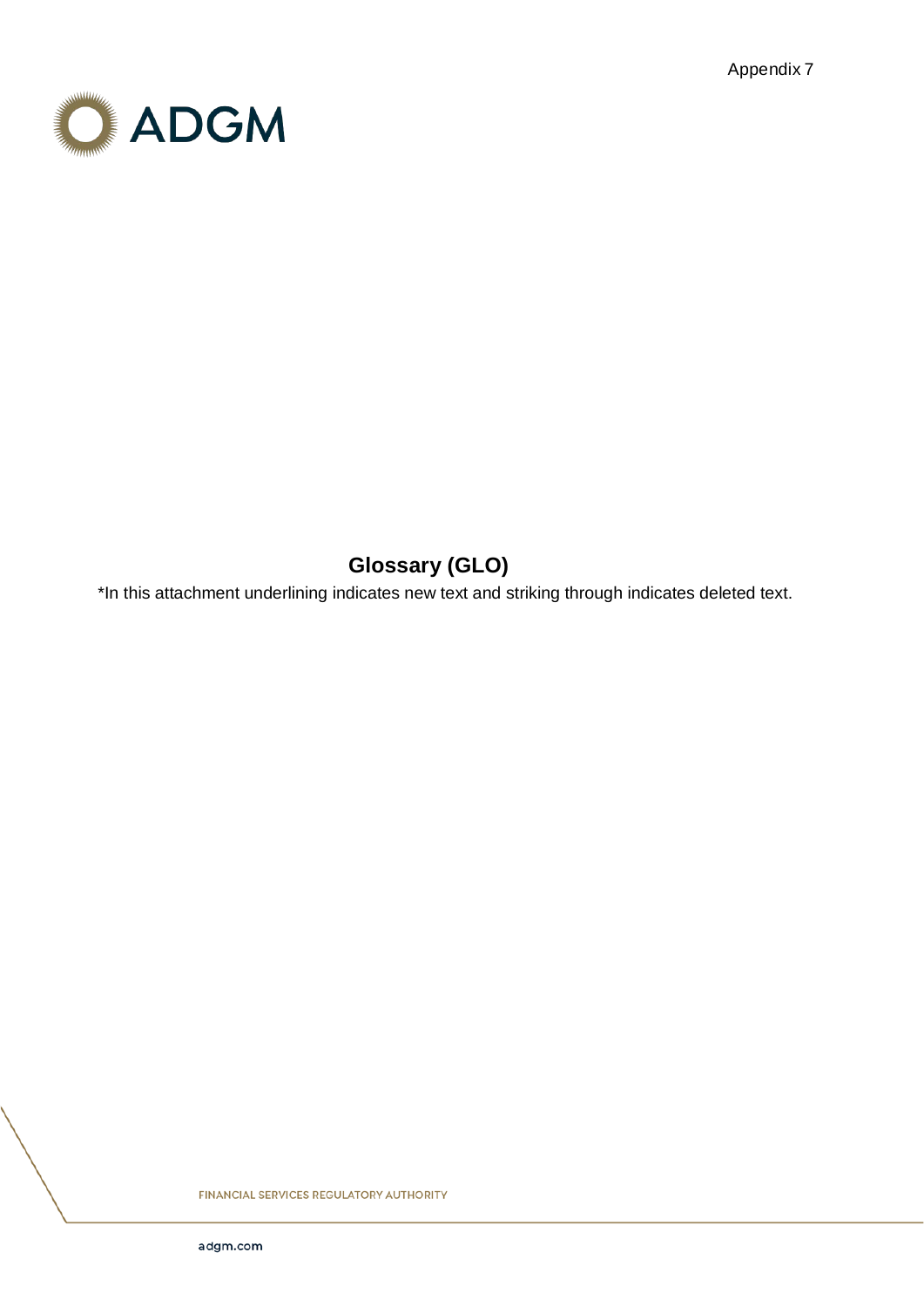| <b>Defined Terms</b>              | <b>Definitions</b> |                                                                                                                                                                                                                                                                                                                                                                                                |
|-----------------------------------|--------------------|------------------------------------------------------------------------------------------------------------------------------------------------------------------------------------------------------------------------------------------------------------------------------------------------------------------------------------------------------------------------------------------------|
| <u>1P</u>                         |                    | Means the low estimate scenario of Petroleum Reserves. It is<br>equivalent to Proved Reserves.                                                                                                                                                                                                                                                                                                 |
| 1U                                |                    | has the meaning of the term or equivalent term in the PRMS.                                                                                                                                                                                                                                                                                                                                    |
| 2P                                | Reserves.          | Means the best estimate scenario of Petroleum Reserves. It is<br>equivalent to the sum of Proved Reserves plus Probable                                                                                                                                                                                                                                                                        |
| <u>2U</u>                         |                    | Means the best estimate of the quantity that will actually be<br>recovered from an accumulation by a Petroleum Project. It is<br>the most realistic assessment of recoverable quantities if only a<br>single result were reported. When Probabilistic Methods are<br>used, there should be at least a 50% probability (P50) that the<br>quantities actually recovered will equal or exceed 2P. |
| 3P                                |                    | Means the high estimate scenario of Petroleum Reserves. It is<br>equivalent to the sum of Proved Reserves plus Probable<br>Reserves plus Possible Reserves.                                                                                                                                                                                                                                    |
| 3U                                | or exceed 3U.      | Means an optimistic estimate of the quantity that will actually be<br>recovered from an accumulation by a Petroleum Project. When<br>Probabilistic Methods are used, there should be at least a 10%<br>probability (P10) that the quantities actually recovered will equal                                                                                                                     |
| <b>Accepted Spot Commodity</b>    |                    | Has the meaning given in section 258 of FSMR.                                                                                                                                                                                                                                                                                                                                                  |
| <b>Adequate Public Disclosure</b> | in ADGM.           | In relation to MKT Chapter 6, means disclosure by<br>advertisement in a newspaper having an appropriate circulation                                                                                                                                                                                                                                                                            |
| Associate                         | In relation to:    |                                                                                                                                                                                                                                                                                                                                                                                                |
|                                   | (a)                | MIR and Chapter 8 of GEN Chapter 8, means, in respect<br>of a person holding Shares or entitled to control the<br>exercise of voting power in an Authorised Person or a<br>Holding Company of an Authorised Person:                                                                                                                                                                            |
|                                   | (i)                | the spouse of A;                                                                                                                                                                                                                                                                                                                                                                               |
|                                   | (ii)               | a child or stepchild of A;                                                                                                                                                                                                                                                                                                                                                                     |
|                                   | (iii)              | the trustee of any settlement, including any<br>disposition or arrangement under which property<br>is held on trust or subject to a comparable<br>obligation, under which A has a life interest in<br>possession;                                                                                                                                                                              |
|                                   | (iv)               | an Undertaking of which A is a director;                                                                                                                                                                                                                                                                                                                                                       |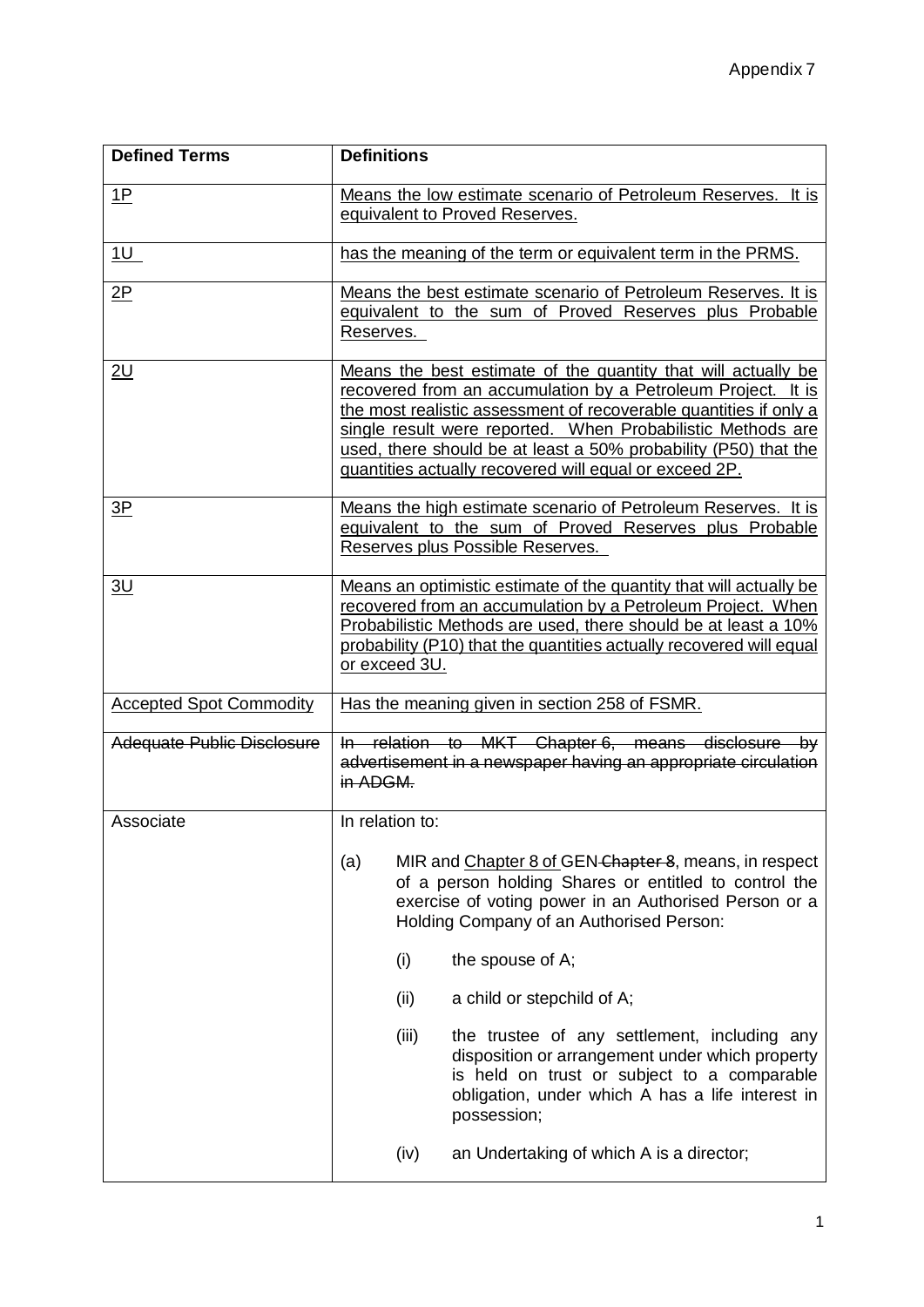|            | (v)          |             | a Person who is an Employee or partner of A;                                                                                                                                                                                                                                                                                                                                                                                              |
|------------|--------------|-------------|-------------------------------------------------------------------------------------------------------------------------------------------------------------------------------------------------------------------------------------------------------------------------------------------------------------------------------------------------------------------------------------------------------------------------------------------|
|            | (vi)         |             | where A is an Undertaking:                                                                                                                                                                                                                                                                                                                                                                                                                |
|            |              | (A)         | a director of A;                                                                                                                                                                                                                                                                                                                                                                                                                          |
|            |              | (B)         | a subsidiary or wholly owned subsidiary of<br>А;                                                                                                                                                                                                                                                                                                                                                                                          |
|            |              | (C)         | a director or Employee of such a<br>subsidiary or wholly owned subsidiary; or                                                                                                                                                                                                                                                                                                                                                             |
|            | (vii)        |             | a Person who has an agreement or arrangement<br>with A with respect to the acquisition, holding or<br>disposal of Shares or other interests in the<br>Authorised Person or the Holding Company of an<br>Person or<br>under<br>Authorised<br>which<br>they<br>undertake to act together in exercising their<br>voting power in relation to an Authorised Person<br>or the Holding Company of an Authorised Person<br>or that other Person. |
| <u>(b)</u> |              |             | MKT, a person (the second person) is an associate of<br>another person (the primary person) in relation to a<br><b>Listed Entity if one or more of the following applies:</b>                                                                                                                                                                                                                                                             |
|            | (i)          |             | in the case of a primary person who is a natural<br>person, the second person is an entity the<br>primary person controls;                                                                                                                                                                                                                                                                                                                |
|            | <u>(ii)</u>  |             | in the case of a primary person who is an entity.<br>the second person is an entity:                                                                                                                                                                                                                                                                                                                                                      |
|            |              | (A)         | the primary person controls; or                                                                                                                                                                                                                                                                                                                                                                                                           |
|            |              | (B)         | that controls the primary person; or                                                                                                                                                                                                                                                                                                                                                                                                      |
|            |              | (C)         | that is controlled by any entity that<br>controls the primary person;                                                                                                                                                                                                                                                                                                                                                                     |
|            | (iii)        | affairs; or | the second person is a person with whom the<br>primary person has, or proposes to enter into, a<br>relevant agreement for the purpose of controlling<br>or influencing the composition of the Listed<br>Entity's board or the conduct of the Listed Entity's                                                                                                                                                                              |
|            | <u>(iv)</u>  |             | the second person is a person with whom the<br>primary person is acting, or is proposing to act, in<br>concert in relation to the Listed Entity's affairs.                                                                                                                                                                                                                                                                                |
| (c)        | established. |             | a Related Party of a natural person is to be taken to be<br>an associate of the natural person unless the contrary is                                                                                                                                                                                                                                                                                                                     |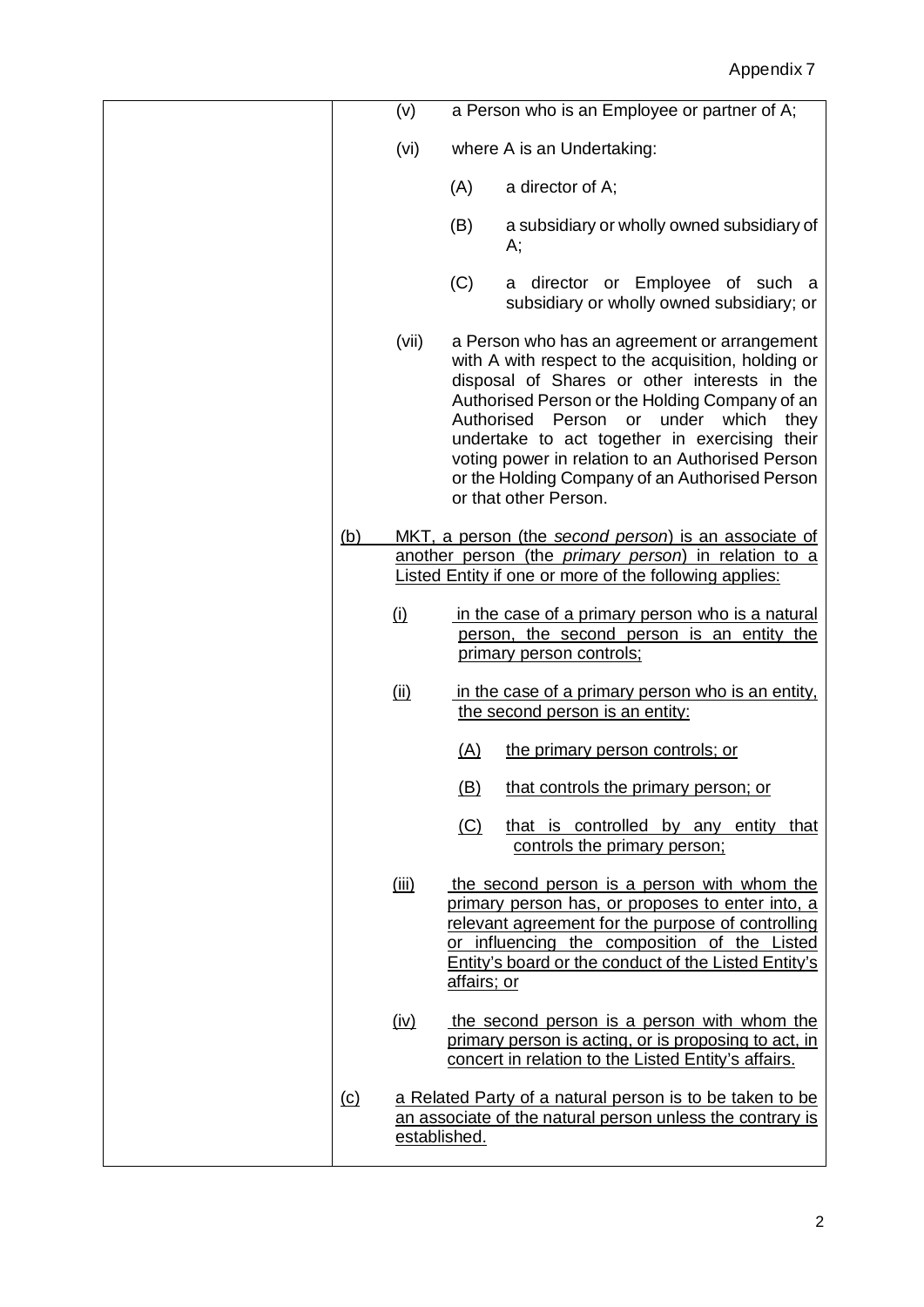|                                                | Except in MIR and GEN Chapter 8, means, in respect of<br>(b)<br>a Person 'A', any Person, including an affiliated company<br>which is:                                                                                                                                                                               |
|------------------------------------------------|----------------------------------------------------------------------------------------------------------------------------------------------------------------------------------------------------------------------------------------------------------------------------------------------------------------------|
|                                                | an undertaking in the same Group as A; or<br>(i)                                                                                                                                                                                                                                                                     |
|                                                | any other person whose business or domestic<br>(ii)<br>relationship with A or his Associate might<br>reasonably be expected to give rise to a<br>community of interest between them which may<br>involve a conflict of interest in dealings with third<br>parties.                                                   |
| <b>Benchmark</b>                               | Has the meaning given in section 258 of FSMR.                                                                                                                                                                                                                                                                        |
| <b>Business Rules</b>                          | Means the written rules of a Recognised Bodylnvestment<br><b>Exchange</b> which govern the membership and the operations of<br>a financial market operated by it.                                                                                                                                                    |
| C <sub>1</sub>                                 | Means the Low Estimate scenario of Contingent Resources.                                                                                                                                                                                                                                                             |
| C <sub>2</sub>                                 | Means the Best Estimate scenario of Contingent Resources.                                                                                                                                                                                                                                                            |
| C <sub>3</sub>                                 | Means the High Estimate scenario of Contingent Resources.                                                                                                                                                                                                                                                            |
| <b>Cell Return</b>                             | The return described in Rule 2CIB 2.3.5(4) of CIB.                                                                                                                                                                                                                                                                   |
| <b>Central Counterparty</b><br><b>Services</b> | Means the services provided by a Recognised Clearing House<br>where it legally interposes itself between counterparties to<br>contracts traded within a Recognised Investment Exchange or<br>Remote Investment Exchange, becoming the buyer to every<br>seller and the seller to every buyer.                        |
| Chief Executive er (CEO)                       | In relation to:                                                                                                                                                                                                                                                                                                      |
|                                                | RMGthe CMC, means:<br>(a)                                                                                                                                                                                                                                                                                            |
|                                                | (i)<br>in relation to a Body Corporate whose principal<br>place of business is within the ADGM, an<br>employee of that body who, alone or jointly with<br>one or more others, is responsible under the<br>immediate authority of the Directors, for the<br>conduct of the whole of the business of that body;<br>and |
|                                                | (ii)<br>in relation to a Body Corporate whose principal<br>place of business is outside the ADGM, means<br>the person who, alone or jointly with one or more<br>other Persons, is responsible for the conduct of<br>its business within the ADGM; and                                                                |
|                                                | (b)<br><b>GEN and MKTelsewhere, means the individual</b><br>appointed to the office of Chief Executive of the<br>Regulator by the Board of ADGM.                                                                                                                                                                     |
| <b>CIMVAL Code</b>                             | Means the Canadian Code for the Valuation of<br>Mineral<br>Properties (the "CIMVAL Code"), 2019, adopted<br>by the                                                                                                                                                                                                   |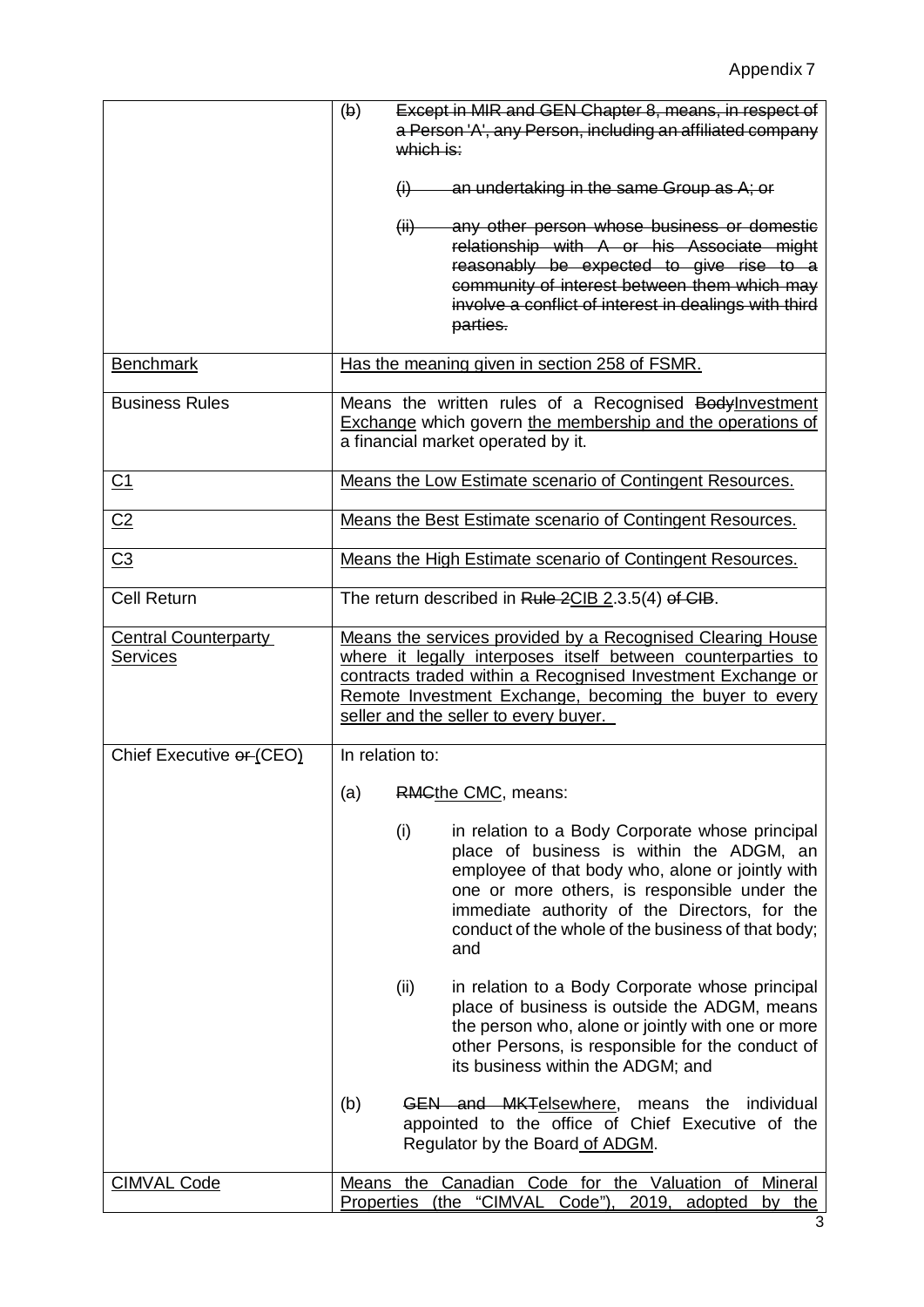|                                                        |                       |             | Canadian Institute of Mining, Metallurgy & Petroleum (the "CIM")                                                                                                                                                                                                                                                                          |
|--------------------------------------------------------|-----------------------|-------------|-------------------------------------------------------------------------------------------------------------------------------------------------------------------------------------------------------------------------------------------------------------------------------------------------------------------------------------------|
|                                                        |                       |             | Council, and available as specified at: www.mrmr.com.org.                                                                                                                                                                                                                                                                                 |
| Class 4 Captive Cell                                   |                       |             | Means a Cell which the Regulator decides does not meet the<br>Requirements for a Class 1 Captive Cell, a Class 2 Captive Cell<br>or a Class 3 Captive Cell but which should be classified as a<br>Class 4 Captive Cell.                                                                                                                   |
| <b>Clearing Rules</b>                                  |                       |             | Means the written rules governing the provision of Clearing and<br>Clearing Services by a Recognised Clearing House.                                                                                                                                                                                                                      |
| <b>CMC</b>                                             |                       |             | Means the Code of Market Conduct                                                                                                                                                                                                                                                                                                          |
| <b>Competent Person</b>                                | Means:                |             |                                                                                                                                                                                                                                                                                                                                           |
|                                                        | <u>(a)</u>            |             | in relation to a Mining Reporting Entity, the meaning of<br>the term in a Mining Reporting Standard; and                                                                                                                                                                                                                                  |
|                                                        | <u>(b)</u>            | who:        | in relation to a Petroleum Reporting Entity, a person                                                                                                                                                                                                                                                                                     |
|                                                        |                       | (i)         | has obtained a bachelors or advanced degree in<br>Petroleum engineering, geology, geophysics or<br>other discipline of engineering or physical<br>science;                                                                                                                                                                                |
|                                                        |                       | <u>(ii)</u> | minimum<br>of five years practical<br>has a<br>Petroleum<br>experience<br>in<br>engineering,<br>Petroleum production geology or Petroleum<br>geology, with at least three years of such<br>experience<br>being<br>the evaluation<br>in<br>and<br>estimation of Petroleum Reserves, Contingent<br>Resources and Prospective Resources; and |
|                                                        |                       | (iii)       | is a member of good standing of a professional<br>organisation of engineers, geologists or other<br>professional<br>geoscientists whose<br>practice<br>Petroleum<br>Contingent<br>includes<br>Reserves,<br>and<br>Prospective<br>Resources<br>Resources<br>evaluations and/or audits. The professional<br>organisation must:              |
|                                                        |                       |             | <u>(A)</u><br>require members to comply with the<br>professional standards of competence<br>and ethics prescribed by the organisation<br>that are relevant to the estimation,<br>evaluation, review or audit of Petroleum<br>Reserves, Contingent Resources and<br>Prospective Resources data; and                                        |
|                                                        |                       |             | <u>(B)</u><br>have disciplinary powers, including the<br>power to suspend or expel a member.                                                                                                                                                                                                                                              |
| <b>Conducting Islamic</b><br><b>Financial Business</b> | Means in relation to: |             |                                                                                                                                                                                                                                                                                                                                           |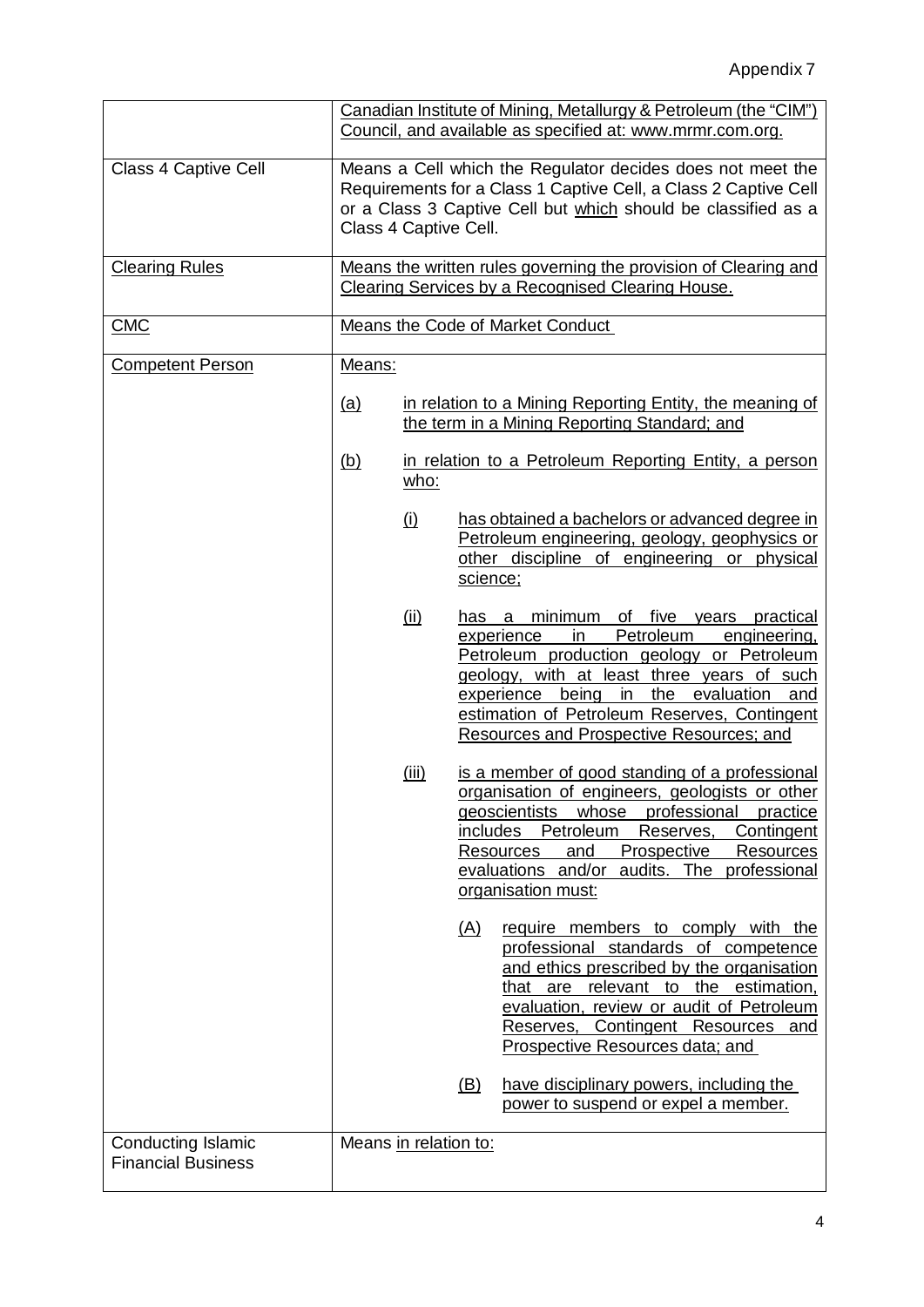|                                        | (a)<br>an Authorised Person, carrying on one or more<br>Regulated Activities or specified category of Regulated<br>Activity in accordance with Shari'a; and<br>a Recognised Body, carrying on any part of its business<br>(b)<br>in accordance with Shari'a.                                                                                                   |
|----------------------------------------|----------------------------------------------------------------------------------------------------------------------------------------------------------------------------------------------------------------------------------------------------------------------------------------------------------------------------------------------------------------|
| <b>Consumed in Operations</b><br>(CiO) | means that portion of produced Petroleum consumed as fuel in<br>production or lease plant operations before delivery to the<br>market at the Reference Point.                                                                                                                                                                                                  |
| <b>Contingent Resources</b>            | means those quantities of Petroleum estimated, as of a given<br>date, to be potentially recoverable from known accumulations<br>by application of development Petroleum Projects, but which are<br>not currently considered to be commercially recoverable due to<br>one or more contingencies.                                                                |
| <b>Deterministic Method</b>            | means an assessment method based on discrete estimates(s)<br>made based on available geoscience, engineering, and<br>economic data and corresponds to a given level of certainty, or<br>as otherwise set out in the Petroleum Reporting Standard.                                                                                                              |
| <b>Disclosure</b>                      | Means the disclosures required under sections 75, 76 and 77 of<br>FSMR.                                                                                                                                                                                                                                                                                        |
| <b>Emission Instrument</b>             | Has the meaning given in section 258 of FSMR.                                                                                                                                                                                                                                                                                                                  |
|                                        |                                                                                                                                                                                                                                                                                                                                                                |
| <b>Employee Incentive</b><br>Scheme    | Means a scheme:<br>for the issue or acquisition of Equity Securities in a Listed<br><u>(a)</u><br>Entity to be held by, or for the benefit of, participating<br>employees or non-executive directors of the Listed Entity<br>or a Related Entity or their Associates; or<br>which, in the opinion of the Regulator, is an Employee<br>(b)<br>Incentive Scheme. |
| <b>Equity Securities</b>               | Means Shares, Warrants over Shares, Certificates over Shares,<br>Units in a Fund, Convertible Securities, and any Security that<br>the Regulator decides to classify as an Equity Security.                                                                                                                                                                    |
| <b>Evaluation Date</b>                 | Means the date at which estimates of Petroleum Resources,<br>including estimates of Petroleum Reserves, Contingent<br>Resources, or Prospective Resources are reported by a<br><b>Competent Person.</b>                                                                                                                                                        |
| Exploration                            | Means the process by which geological information is collected<br>and analysed to identify Mineralisation, as well as determining<br>the economic feasibility of their Extraction (and includes<br>geophysical surveys).                                                                                                                                       |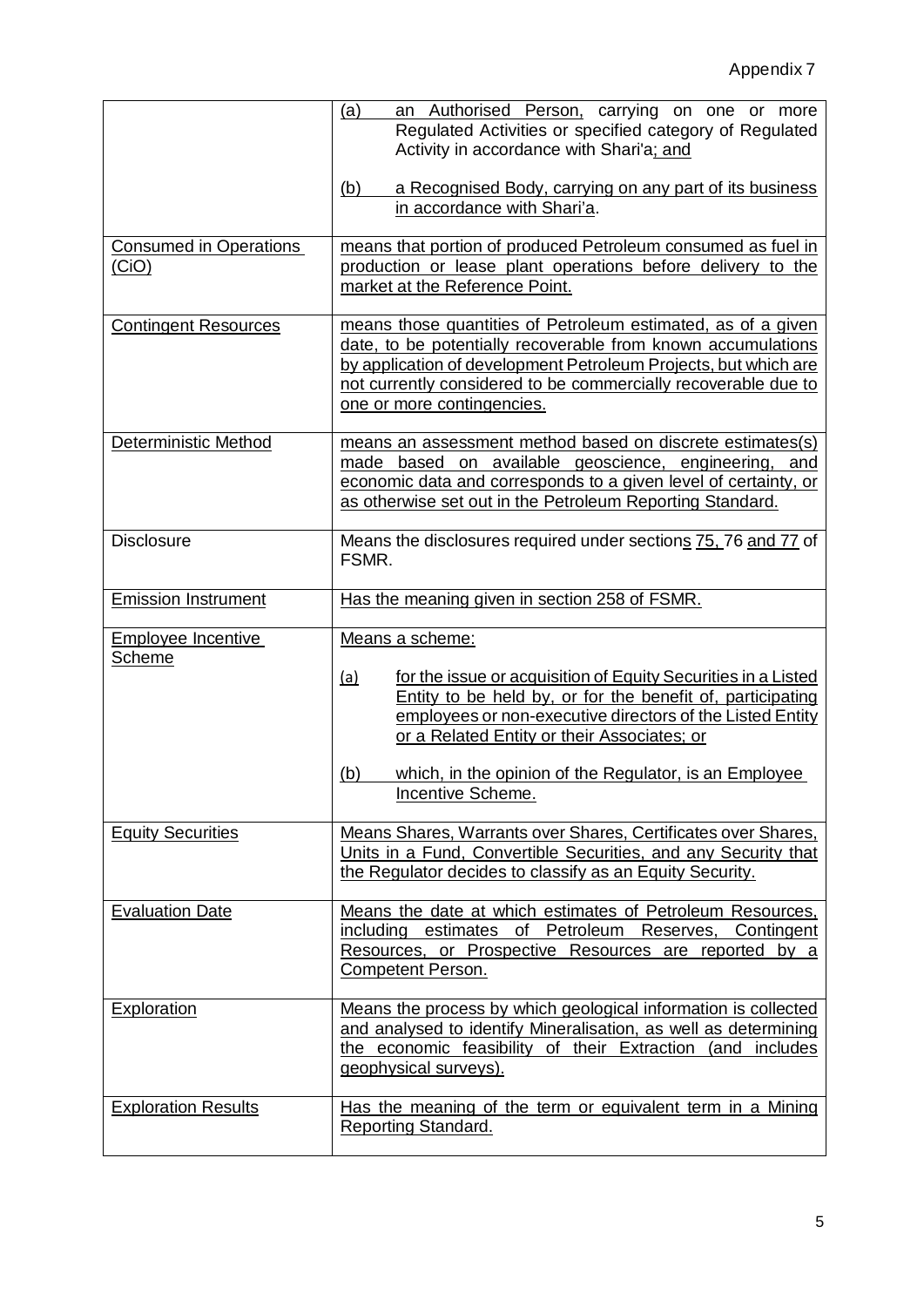| <b>Exploration Target</b>             | Has the meaning of the term or equivalent term in a Mining<br>Reporting Standard.                                                                                                                                                                                                                                                                                                                                                                                                                                                                                                                                                                                                                                                                                                                                                                                                                                                                                            |
|---------------------------------------|------------------------------------------------------------------------------------------------------------------------------------------------------------------------------------------------------------------------------------------------------------------------------------------------------------------------------------------------------------------------------------------------------------------------------------------------------------------------------------------------------------------------------------------------------------------------------------------------------------------------------------------------------------------------------------------------------------------------------------------------------------------------------------------------------------------------------------------------------------------------------------------------------------------------------------------------------------------------------|
| Extraction                            | Means the crushing and separation of Mineralisation by a variety<br>of techniques, and includes developing the infrastructure to<br>extract Minerals or Petroleum (as the case may be).                                                                                                                                                                                                                                                                                                                                                                                                                                                                                                                                                                                                                                                                                                                                                                                      |
| <b>Failed or Failure</b>              | Means in relation to COBS Chapter 14, the appointment of a<br>liquidator, receiver or administrator or trustee in bankruptcy or<br>any equivalent procedure.                                                                                                                                                                                                                                                                                                                                                                                                                                                                                                                                                                                                                                                                                                                                                                                                                 |
| Future                                | Means an instrument comprising rights under a contract:                                                                                                                                                                                                                                                                                                                                                                                                                                                                                                                                                                                                                                                                                                                                                                                                                                                                                                                      |
|                                       | for the sale of a commodity or property of any other<br>(a)<br>description under which delivery is to be made at a future<br>date and at a price agreed on when the contract is made,<br>and that contract: (i) is made or traded on an regulated<br>exchange; (ii) is made or traded on terms that are similar<br>to those made or traded on a regulated exchange; or<br>(iii) would, on reasonable grounds, be regarded as made<br>for investment and not for commercial purposes; or                                                                                                                                                                                                                                                                                                                                                                                                                                                                                      |
|                                       | where the value of the contract is ultimately determined<br>$\Theta$<br>by reference, wholly or in part, to fluctuations in: (i) the<br>value or price of property of any description; or (ii) an<br>index, interest rate, any combination of these,<br>exchange rate or other factor designated for that<br>purpose in the contract; and which is wholly settled by<br>cash or set-off between the parties but excludes:<br>(i) rights under a contract where one or more of the<br>parties takes delivery of any property to which the<br>contract relates; (ii) a contract under which money is<br>received by way of deposit or an acknowledgement of<br>debt on terms that any return to be paid on the sum<br>deposited or received will be calculated by reference to<br>an index, interest rate, exchange rate or any<br>combination of these or other factors; or (iii) a Contract<br>of Insurance. Has the meaning given in paragraph 95 of<br>Schedule 1 of FSMR. |
| <b>Historical Estimate</b>            | Means an estimate of quantity and grade of mineralisation that<br>is based on information and supporting documentation that was<br>prepared prior to the introduction of the first edition of the JORC<br>Code in 1989, the SAMREC Code in 2000 and NI 43-101 in<br>2001, and which a Mining Reporting Entity has not verified as<br>Mineral Resources or Ore Reserves in accordance with a Mining<br><b>Reporting Standard.</b>                                                                                                                                                                                                                                                                                                                                                                                                                                                                                                                                             |
| <b>Indicated Mineral</b><br>Resources | Has the meaning of the term or equivalent term in a Mining<br>Reporting Standard.                                                                                                                                                                                                                                                                                                                                                                                                                                                                                                                                                                                                                                                                                                                                                                                                                                                                                            |
| <b>Inferred Mineral Resources</b>     | Has the meaning of the term or equivalent term in a Mining<br><b>Reporting Standard.</b>                                                                                                                                                                                                                                                                                                                                                                                                                                                                                                                                                                                                                                                                                                                                                                                                                                                                                     |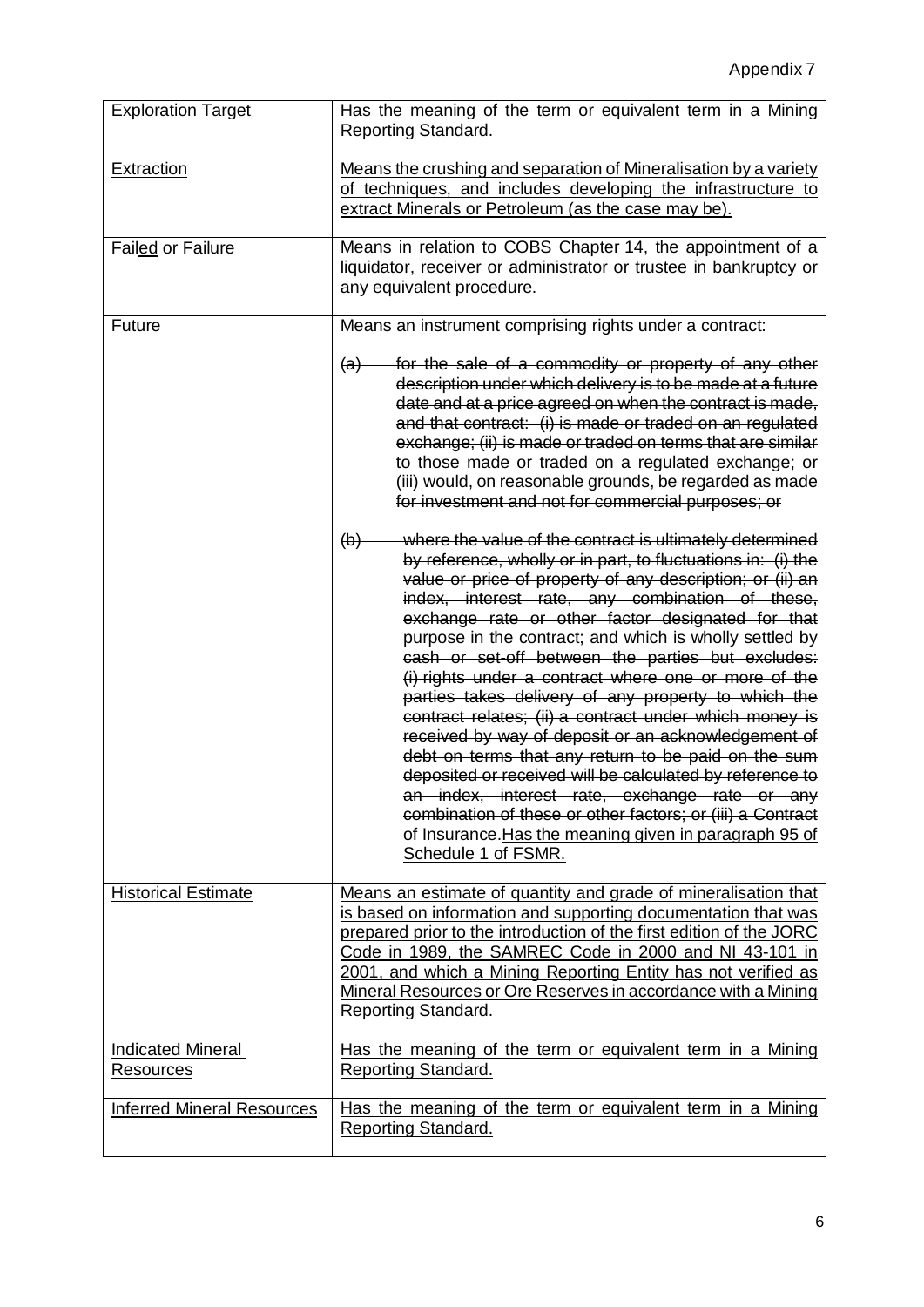| <b>Insurance Special Purpose</b>                      | Means an insurer which:                                                                                                                                                                                                                                                                                                                                                           |
|-------------------------------------------------------|-----------------------------------------------------------------------------------------------------------------------------------------------------------------------------------------------------------------------------------------------------------------------------------------------------------------------------------------------------------------------------------|
| Vehicle or (ISPV)                                     | (a)<br>assumes risks by way of reinsurance; and                                                                                                                                                                                                                                                                                                                                   |
|                                                       | (b)<br>is required to fully fund its exposures to those risks<br>through the proceeds of a debt issuance or some other<br>financing arrangement where the repayment obligations<br>under those arrangements are subordinated to the<br>insurer's reinsurance obligations.                                                                                                         |
| <b>Insurer</b>                                        | Means a an Authorised Person carrying on in the ADGM either<br>one or both of the following Regulated Activities for which it has<br>authorisation under its Financial Services Permission:                                                                                                                                                                                       |
|                                                       | (a)<br>Effecting Contracts of Insurance; or                                                                                                                                                                                                                                                                                                                                       |
|                                                       | (b)<br>Carrying Out Contracts of Insurance as Principal.                                                                                                                                                                                                                                                                                                                          |
| Intangible Assets                                     | Has the meaning given in RuleCIB 3.1.6(1) of CIB.                                                                                                                                                                                                                                                                                                                                 |
| <b>Islamic Financial Business</b>                     | Means any part of the financial business of an Authorised<br>Person or a Recognised Body which is carried out in accordance<br>with Shari'a.                                                                                                                                                                                                                                      |
| <b>JORC</b>                                           | Means the Joint Ore Reserves Committee of the Australasian<br>Institute of Mining and Metallurgy, Australian Institute of<br>Geoscientists and Minerals Council of Australia.                                                                                                                                                                                                     |
| <b>JORC Code</b>                                      | Means the 2012 Edition of the Australian Code for Reporting of<br><b>Exploration Results, Mineral Resources and Ore Reserves</b><br>promulgated by the Joint Ore Reserves Committee (JORC) of<br>the Australasian Institute of Mining and Metallurgy, Australian<br>Institute of Geoscientists and Minerals Council of Australia, and<br>available as specified at: www.jorc.org. |
| Key Individual                                        | Means an Employee of a Recognised Body assigned to oversee<br>a Regulatory Function. Has the meaning given in section 258 of<br>FSMR.                                                                                                                                                                                                                                             |
| <b>Listed Entity</b>                                  | Means the Reporting Entitylssuer of Securities which are<br>admitted to the Official List.                                                                                                                                                                                                                                                                                        |
| <b>Market Capitalisation</b>                          | Means the value calculated by multiplying the number of<br>Securities in the main class on issue by the price of such<br>Securities, as determined by the Issuer and accepted by the<br>Regulator to be a fair market value of those Securities.                                                                                                                                  |
| <b>Measured Mineral</b><br>Resources                  | Has the meaning of the term or equivalent term in a Mining<br>Reporting Standard.                                                                                                                                                                                                                                                                                                 |
| <b>Mineral Resources and Ore</b><br>Reserves Holdings | Means the aggregate economic interests in Mineral Resources<br>and Ore Reserves of a Mining Reporting Entity and its controlled<br>entities.                                                                                                                                                                                                                                      |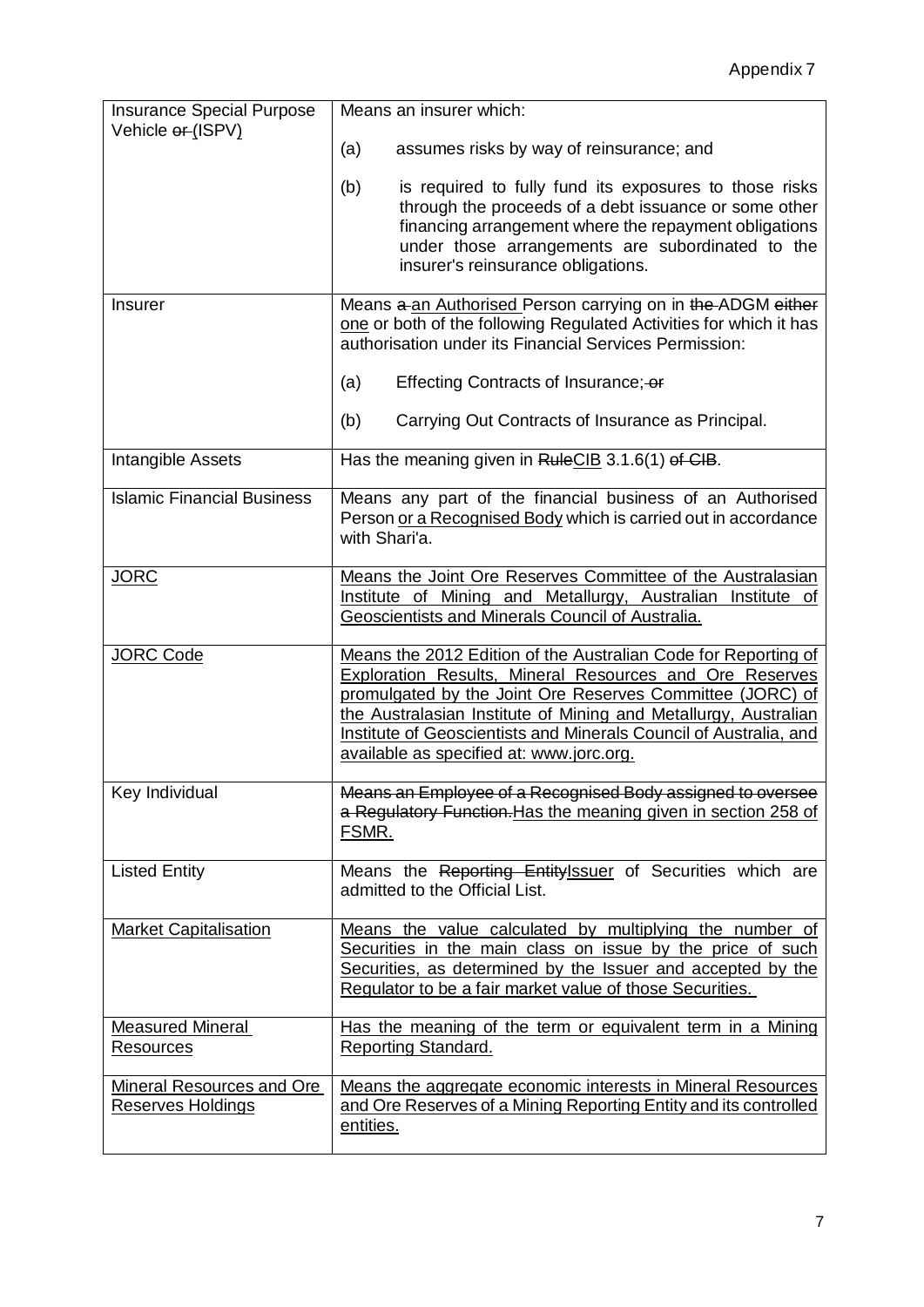| <b>Mineral Resources</b>                             | Has the meaning of the term or equivalent term in a Mining<br>Reporting Standard.                                                                                                                                                                                                                                                                                                                                                                                                                           |  |  |
|------------------------------------------------------|-------------------------------------------------------------------------------------------------------------------------------------------------------------------------------------------------------------------------------------------------------------------------------------------------------------------------------------------------------------------------------------------------------------------------------------------------------------------------------------------------------------|--|--|
| <b>Minerals</b>                                      | Means all solid minerals, including diamonds, other gemstones,<br>industrial minerals and coal but does not include Petroleum.                                                                                                                                                                                                                                                                                                                                                                              |  |  |
| <b>Mining Exploration</b><br><b>Reporting Entity</b> | <b>Means a Mining Reporting Entity:</b><br>whose main undertaking consists of Exploration for<br>(a)<br>Minerals; or                                                                                                                                                                                                                                                                                                                                                                                        |  |  |
|                                                      | which has been advised by the Regulator that it is a<br><u>(b)</u><br>Mining Exploration Reporting Entity for the purposes of<br>MKT.                                                                                                                                                                                                                                                                                                                                                                       |  |  |
| <b>Mining Production</b>                             | Means a Mining Reporting Entity:                                                                                                                                                                                                                                                                                                                                                                                                                                                                            |  |  |
| <b>Reporting Entity</b>                              | <u>(a)</u><br>whose main undertaking consists of the Extraction of<br>Minerals; or                                                                                                                                                                                                                                                                                                                                                                                                                          |  |  |
|                                                      | which has been advised by the Regulator that it is a<br><u>(b)</u><br>Mining Production Reporting Entity for the purposes of<br>MKT.                                                                                                                                                                                                                                                                                                                                                                        |  |  |
| <b>Mining Project</b>                                | Means a project to Explore for or Extract Minerals from a Mining<br>Tenement(s).                                                                                                                                                                                                                                                                                                                                                                                                                            |  |  |
| <b>Mining Reporting Entity</b>                       | Means a Mining Exploration Reporting Entity or a Mining<br>Production Reporting Entity.                                                                                                                                                                                                                                                                                                                                                                                                                     |  |  |
| Mining Reporting Standard                            | Means a standard of reporting under one of the following codes<br>or guidelines:                                                                                                                                                                                                                                                                                                                                                                                                                            |  |  |
|                                                      | the JORC Code;<br><u>(a)</u>                                                                                                                                                                                                                                                                                                                                                                                                                                                                                |  |  |
|                                                      | <u>(b)</u><br>NI 43-101; or                                                                                                                                                                                                                                                                                                                                                                                                                                                                                 |  |  |
|                                                      | the SAMREC Code.<br>(c)                                                                                                                                                                                                                                                                                                                                                                                                                                                                                     |  |  |
| <b>Mining Tenement</b>                               | Means any right to explore for or extract Minerals in a given<br>place.                                                                                                                                                                                                                                                                                                                                                                                                                                     |  |  |
| <b>MKT</b>                                           | Means the Markets Rules.                                                                                                                                                                                                                                                                                                                                                                                                                                                                                    |  |  |
| NI 43-101                                            | Means National Instrument 43-101 Standards of Disclosure for<br>Minerals Projects ("NI 43-101") and the CIM Standards.                                                                                                                                                                                                                                                                                                                                                                                      |  |  |
| Non-Equivalent Estimate                              | Means an estimate of quantity and grade of mineralisation that<br>was prepared using a mineral resources classification and<br>reporting standard that is not a Mining Reporting Standard, prior<br>to a Mining Reporting Entity acquiring, or entering into an<br>agreement to acquire, an interest in the Mining Tenement that<br>contains the deposit, and which the Mining Reporting Entity has<br>not verified as Mineral Resources or Ore Reserves in<br>accordance with a Mining Reporting Standard. |  |  |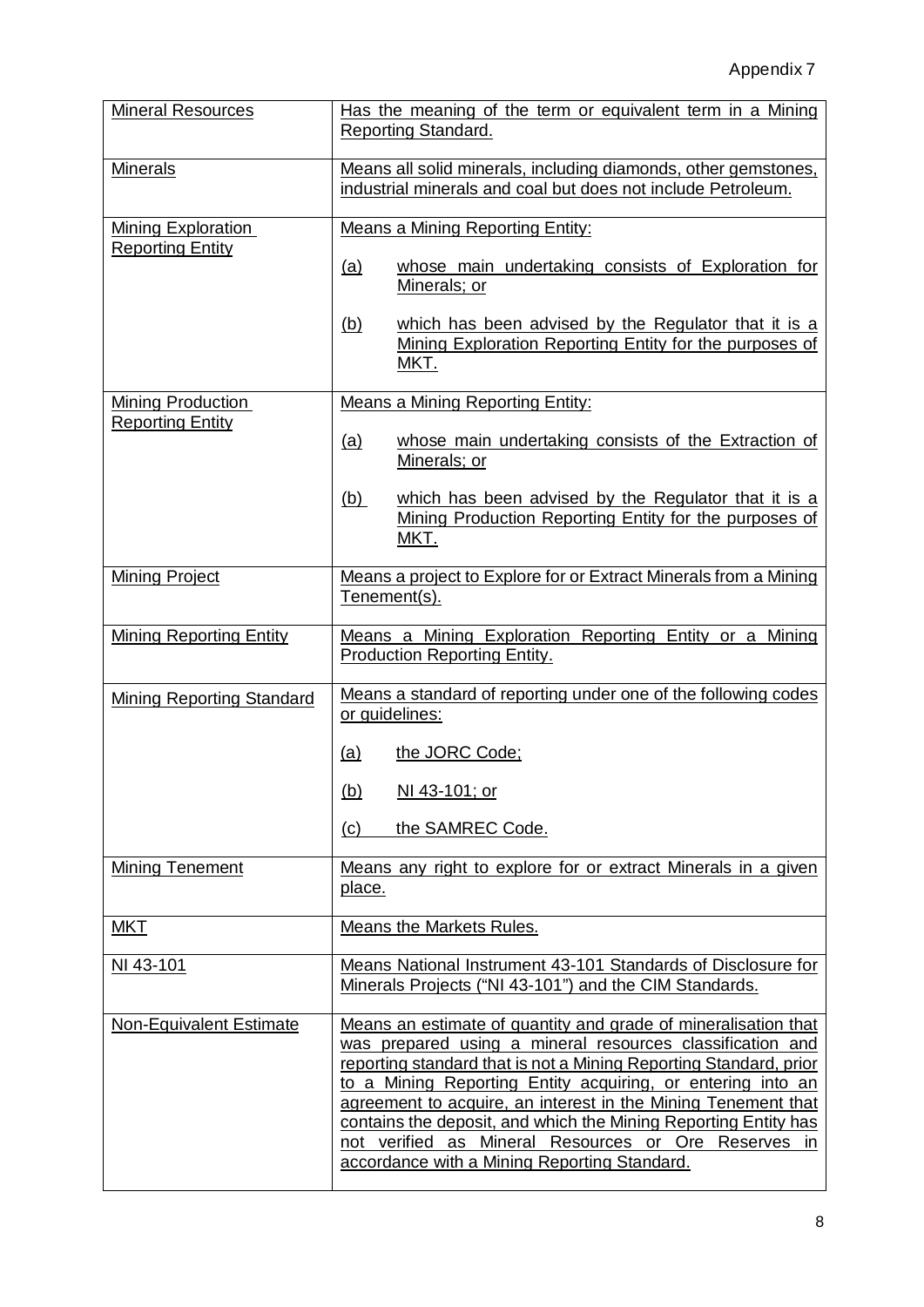| Non-Profit Organisation<br>(NPO)                        | Means a Legal Person or arrangement or organisation that<br>primarily engages in raising or disbursing funds for purposes<br>such as charitable, religious, cultural, educational, social or<br>fraternal purposes or for other charitable purposes.                                                    |
|---------------------------------------------------------|---------------------------------------------------------------------------------------------------------------------------------------------------------------------------------------------------------------------------------------------------------------------------------------------------------|
| <b>Offer of Securities</b>                              | Means a communication to any person in any form or by any<br>means, presenting information on the terms of the offer and the<br>Securities offered, so as to enable an investor to decide to buy<br>or subscribe to those Securities but excluding:                                                     |
|                                                         | any communication in connection with the trading of<br>$\left( a\right)$<br>Securities admitted to trading on a Recognised<br><b>Investment Exchange;</b>                                                                                                                                               |
|                                                         | any communication made for the purposes of complying<br>$\left(\mathsf{b}\right)$<br>with the on-going reporting requirements of a<br>Recognised Body; or                                                                                                                                               |
|                                                         | (c) any other communication prescribed in the Rules as an<br>Exempt Communication Has the meaning given in section 258<br>of FSMR.                                                                                                                                                                      |
| Offer of Securities to the<br><b>Public</b>             | Has the meaning given to that term in section 59 of FSMR.                                                                                                                                                                                                                                               |
| <b>Offer Period</b>                                     | Means the period during which an Offer of Securities to the<br>Public made pursuant to a Prospectus Offer remains open to<br>investors.                                                                                                                                                                 |
| <b>Ordinary Securities</b>                              | means ordinary Shares or ordinary Units in a Fund (if a Listed<br>Entity does not have ordinary shares or ordinary Units in a Fund.<br>any class of Securities designated by the Regulator).                                                                                                            |
| Ore Reserves                                            | has the meaning of the term or equivalent term in a Mining<br>Reporting Standard.                                                                                                                                                                                                                       |
| <b>Personal Account</b><br>Transactions                 | Means a transaction undertaken by an Employee of an<br>Authorised Person in an Investment, other than:                                                                                                                                                                                                  |
|                                                         | (a)<br>a transaction in a government or public Security;                                                                                                                                                                                                                                                |
|                                                         | (b)<br>a transaction in a life policy; or                                                                                                                                                                                                                                                               |
|                                                         | (c)<br>discretionary transaction if there is no<br>prior<br>а<br>communication with the Employee and the discretion is<br>not exercised by the Authorised Person.                                                                                                                                       |
| <b>Petroleum</b>                                        | Means a naturally occurring mixture consisting of hydrocarbons<br>in the gaseous, liquid or solid phase. Petroleum may also<br>contain non-hydrocarbon compounds. Common examples of<br>non-hydrocarbon compounds included in petroleum are carbon<br>dioxide, nitrogen, hydrogen sulphide and sulphur. |
| <b>Petroleum Exploration</b><br><b>Reporting Entity</b> | <b>Means a Petroleum Reporting Entity:</b><br>whose main undertaking consists of Exploration for<br><u>(a)</u>                                                                                                                                                                                          |
|                                                         |                                                                                                                                                                                                                                                                                                         |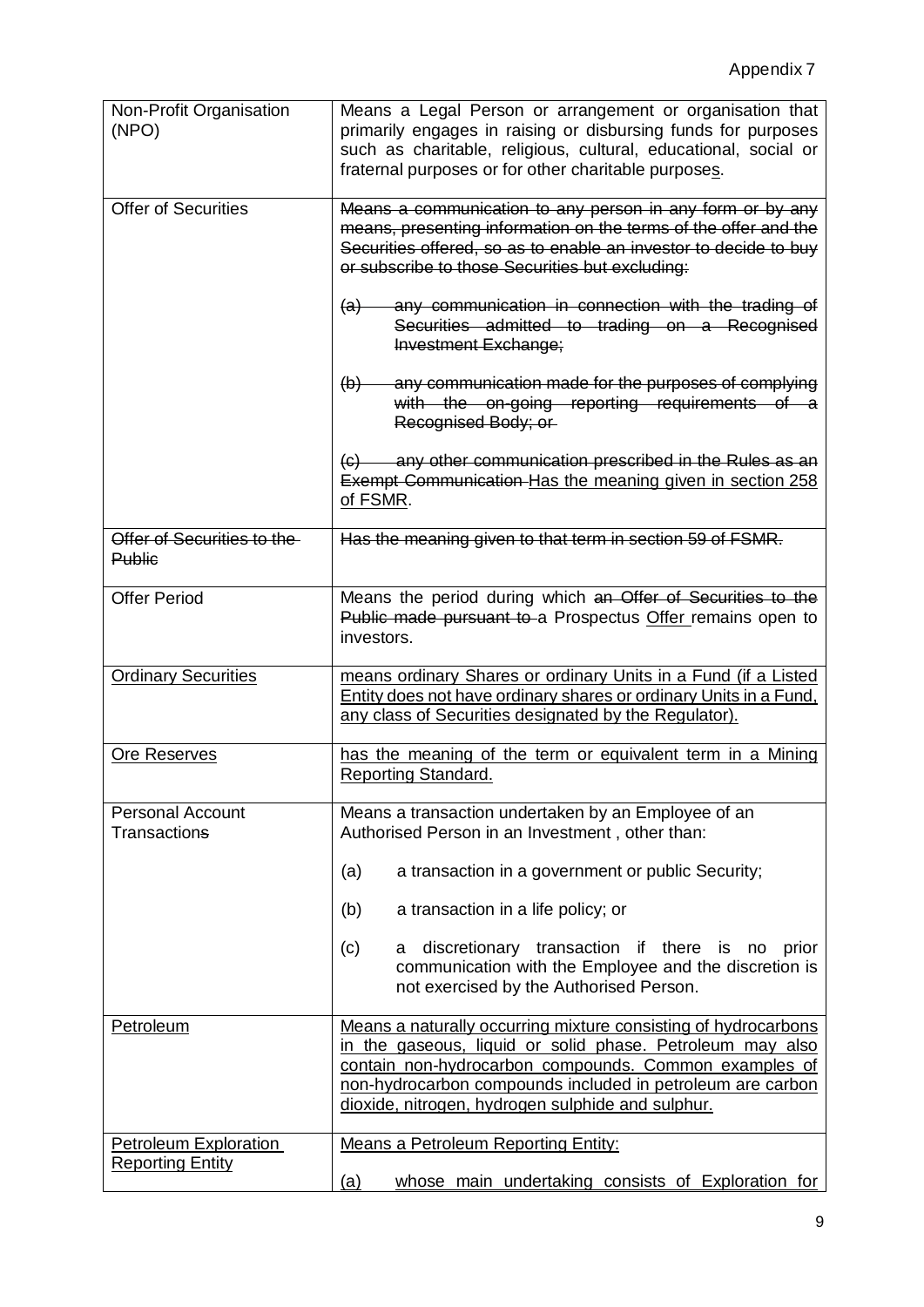|                                                 | Petroleum; or<br>which has been advised by the Regulator that it is a<br><u>(b)</u><br>Petroleum Exploration Reporting Entity for the purposes<br>of MKT.                                                                                                                                                                                                                                                                                                                                                                    |
|-------------------------------------------------|------------------------------------------------------------------------------------------------------------------------------------------------------------------------------------------------------------------------------------------------------------------------------------------------------------------------------------------------------------------------------------------------------------------------------------------------------------------------------------------------------------------------------|
| Petroleum Production<br><b>Reporting Entity</b> | <b>Means a Petroleum Reporting Entity:</b><br>whose main undertaking consists of the Extraction of<br>(a)<br>Petroleum; or                                                                                                                                                                                                                                                                                                                                                                                                   |
|                                                 | <u>(b)</u><br>which has been advised by the Regulator that it is a<br>Petroleum Production Reporting Entity for the purposes<br>of MKT.                                                                                                                                                                                                                                                                                                                                                                                      |
| Petroleum Project                               | Has the meaning given to 'project' in the PRMS.                                                                                                                                                                                                                                                                                                                                                                                                                                                                              |
| <b>Petroleum Reporting Entity</b>               | Means a Petroleum Exploration Reporting Entity or a Petroleum<br><b>Production Reporting Entity.</b>                                                                                                                                                                                                                                                                                                                                                                                                                         |
| <b>Petroleum Reporting</b><br>Standard          | Means a standard of reporting under the PRMS.                                                                                                                                                                                                                                                                                                                                                                                                                                                                                |
| <b>Petroleum Reserves</b>                       | Means those quantities of Petroleum anticipated to be<br>commercially recoverable by application of development<br>Petroleum Projects to known accumulations from a given date<br>forward under defined conditions. Petroleum reserves must<br>satisfy four criteria: they must be discovered, recoverable,<br>commercial and remaining based on the development project(s)<br>applied.                                                                                                                                      |
| <b>Petroleum Resources</b>                      | quantities of Petroleum<br>Means<br>all<br><i>(recoverable)</i><br>and<br>unrecoverable) naturally occurring on or within the Earth's crust,<br>discovered and undiscovered, plus those quantities already<br>produced. It includes all types of Petroleum whether currently<br>considered 'conventional' or 'unconventional'                                                                                                                                                                                                |
| <b>Petroleum Tenement</b>                       | Means any right to explore for or extract Petroleum in a given<br>place.                                                                                                                                                                                                                                                                                                                                                                                                                                                     |
| <b>Possible Reserves</b>                        | Means those additional Petroleum Reserves which analysis of<br>geoscience and engineering data indicate are less likely to be<br>recoverable than Probable Reserves.<br>The total quantities<br>ultimately recovered from the project have a low probability to<br>exceed the sum of Proved Reserves plus Probable Reserves<br>plus Possible Reserves (P3). When Probabilistic Methods are<br>used, there should be at least a 10% probability that the actual<br>quantities recovered will equal or exceed the P3 estimate. |
| <b>Preference Security</b>                      | Securities which are given preference, in terms of dividend or<br>distribution, over Ordinary Securities.                                                                                                                                                                                                                                                                                                                                                                                                                    |
| <b>Price Reporting Agency</b>                   | An agency or an index provider which constructs, compiles,<br>assesses or reports, on a regular and systematic basis, prices<br>of Investments, rates, indices, commodities, Accepted Virtual                                                                                                                                                                                                                                                                                                                                |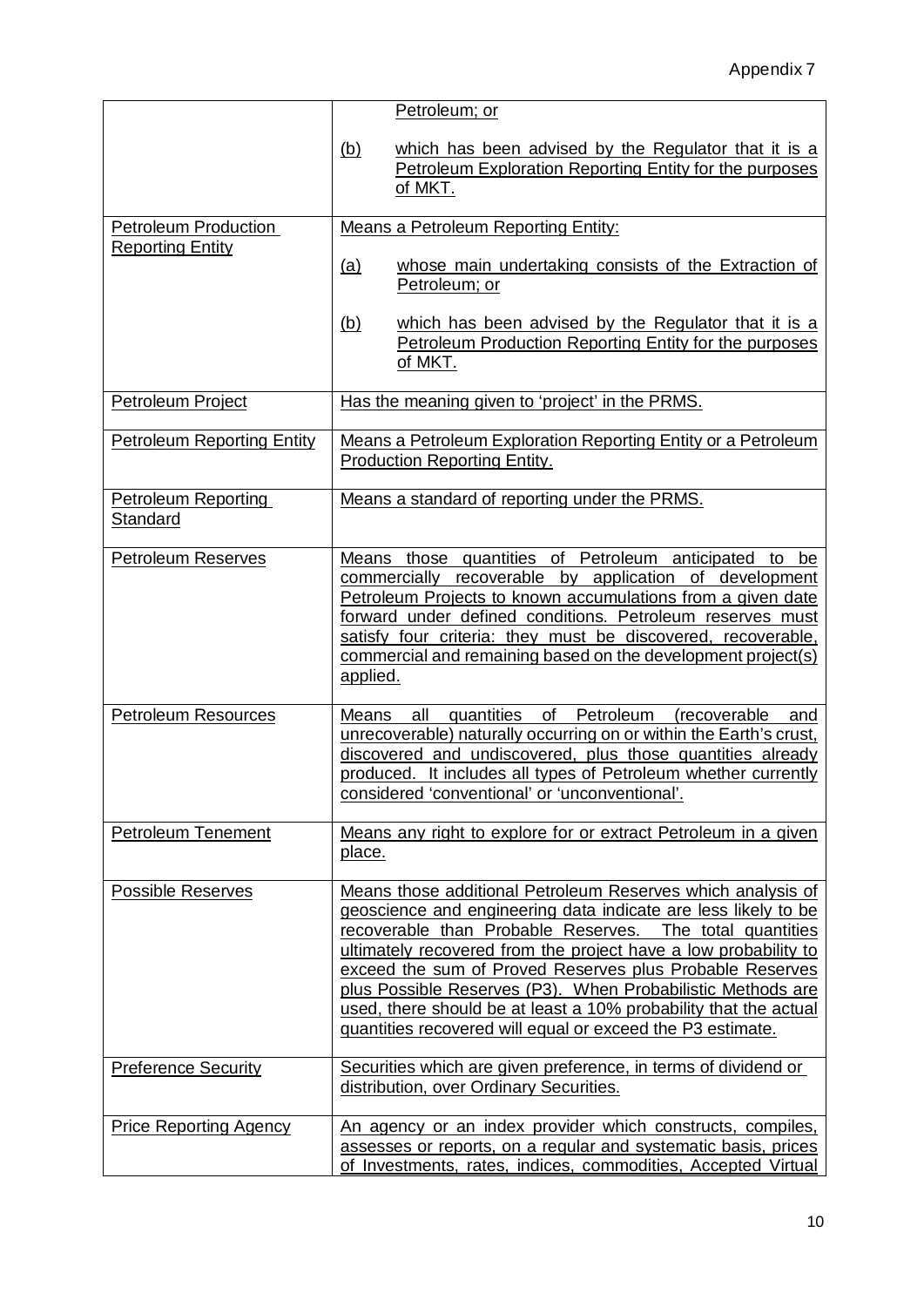|                                                                  | Assets, Accepted Spot Commodities or figures, which are made<br>available to users.                                                                                                                                                                                                                                                                                                                                                                                                                                                                                                       |
|------------------------------------------------------------------|-------------------------------------------------------------------------------------------------------------------------------------------------------------------------------------------------------------------------------------------------------------------------------------------------------------------------------------------------------------------------------------------------------------------------------------------------------------------------------------------------------------------------------------------------------------------------------------------|
| Price Stabilisingation Rules                                     | Has the meaning given in section 258 of FSMR.                                                                                                                                                                                                                                                                                                                                                                                                                                                                                                                                             |
| <b>Primary Pooling Event</b>                                     | Has the meaning given to it in COBS 14.4.2(b).                                                                                                                                                                                                                                                                                                                                                                                                                                                                                                                                            |
| <b>Private Placement</b>                                         | Means an Offer that is not an Offer of Securities to the Public.                                                                                                                                                                                                                                                                                                                                                                                                                                                                                                                          |
| <b>Petroleum Resources</b><br><b>Management System</b><br>(PRMS) | Means<br>the Petroleum Resources Management System<br>(PRMS), sponsored by the Society of Petroleum Engineers<br>(SPE), the American Association of Petroleum Geologists<br>(AAPG), the World Petroleum Council (WPC), the Society of<br>Petroleum Evaluation Engineers (SPEE), the Society of<br>Exploration Geophysicists (SEG), the European Association of<br>Geoscientists and Engineers (EAGE), and the Society of<br>Petrophysicists and Well Log Analysts (SPWLA), and available<br><u>at:</u><br>https://www.spe.org/en/industry/petroleum-resources-<br>management-system-2018/ |
| <b>PRMS Guidelines</b>                                           | The Guidelines for Application of the Petroleum Resources<br>Management System (November 2011), as amended from time<br>to time.                                                                                                                                                                                                                                                                                                                                                                                                                                                          |
| <b>Probabilistic Method</b>                                      | Means the method of estimation of Petroleum Resources when<br>the known geoscience, engineering, and economic data are<br>used to generate a continuous range of estimates and their<br>associated probabilities.                                                                                                                                                                                                                                                                                                                                                                         |
| Probable Ore Reserves                                            | Has the meaning of the term or equivalent term in a Mining<br>Reporting Standard.                                                                                                                                                                                                                                                                                                                                                                                                                                                                                                         |
| <b>Probable Reserves</b>                                         | Means those additional Petroleum Reserves which analysis of<br>geoscience and engineering data indicate are less likely to be<br>recovered than Proved Reserves but more certain to be<br>recovered than Possible Reserves. It is equally likely that actual<br>remaining quantities recovered will be greater than or less than<br>the sum of the estimated Proved Reserves plus Probable<br>Reserves (P2). When Probabilistic Methods are used, there<br>should be at least a 50% probability that the actual quantities<br>recovered will equal or exceed the P2 estimate.             |
| <b>Production Target</b>                                         | Means a projection or forecast of the amount of Minerals to be<br>extracted from a particular Mining Tenement(s) for a period that<br>extends past the current year and the forthcoming year.                                                                                                                                                                                                                                                                                                                                                                                             |
| <b>Profit From Continuing</b><br>Operations                      | <b>Means operating profit:</b><br>before tax; and<br><u>(a)</u>                                                                                                                                                                                                                                                                                                                                                                                                                                                                                                                           |
|                                                                  | (b)<br>disregarding items that are revenue or other credits to<br>profits which result from an activity that has been or is to                                                                                                                                                                                                                                                                                                                                                                                                                                                            |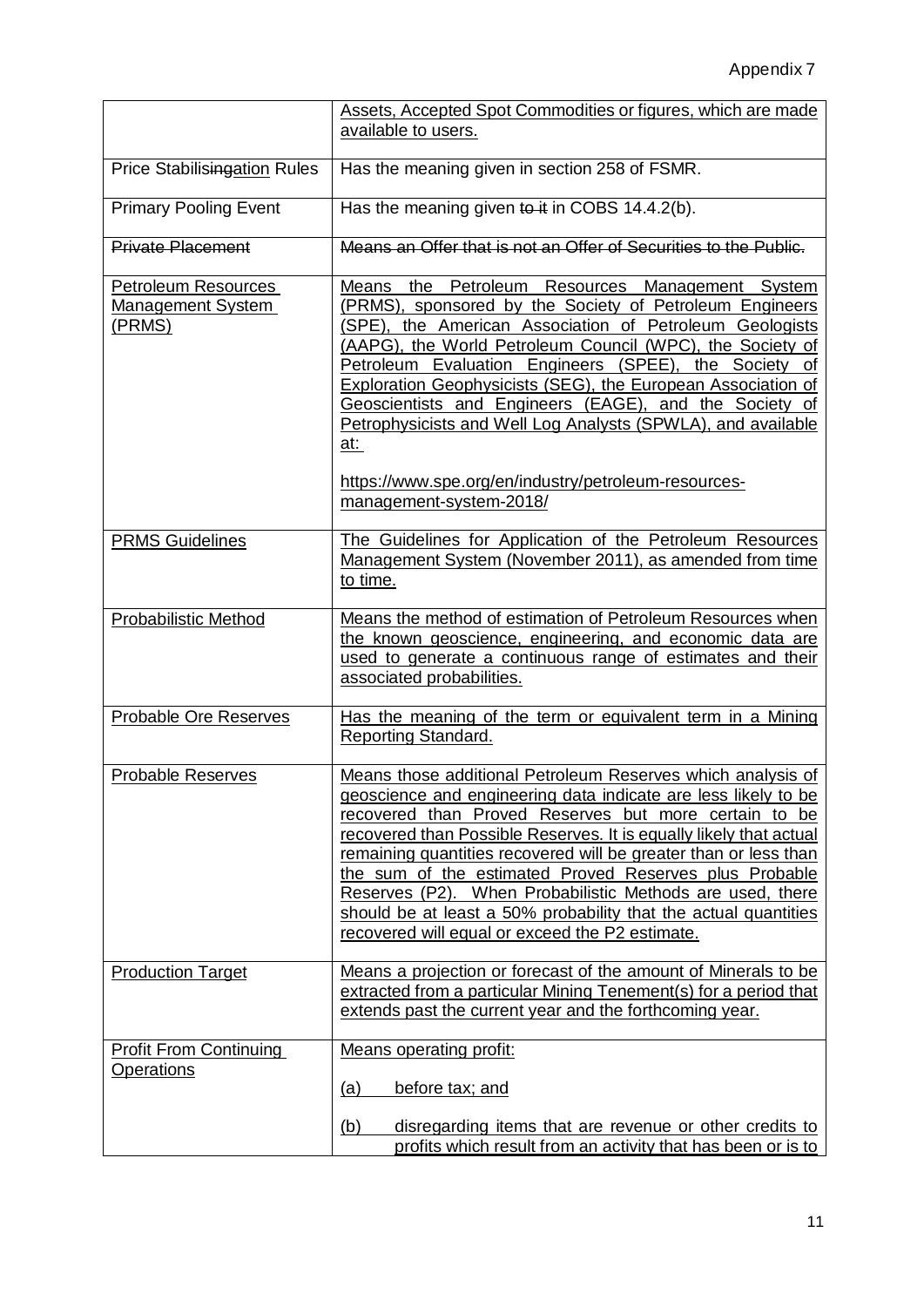|                              | be discontinued,<br>unless<br>the<br>Regulator<br>decides<br>otherwise.                                                                                                                                                                                                                                                                                                                                                                                                                                                                                             |
|------------------------------|---------------------------------------------------------------------------------------------------------------------------------------------------------------------------------------------------------------------------------------------------------------------------------------------------------------------------------------------------------------------------------------------------------------------------------------------------------------------------------------------------------------------------------------------------------------------|
| Promoter                     | Means in relation to a Listed Entity or Applicant for admission of                                                                                                                                                                                                                                                                                                                                                                                                                                                                                                  |
|                              | its Securities to the Official List:                                                                                                                                                                                                                                                                                                                                                                                                                                                                                                                                |
|                              | <u>(a)</u><br>a person who, in the opinion of the Regulator, has had a<br>material involvement in the formation or promotion of the<br>entity;                                                                                                                                                                                                                                                                                                                                                                                                                      |
|                              | <u>(b)</u><br>unless the Regulator decides otherwise, a person who:                                                                                                                                                                                                                                                                                                                                                                                                                                                                                                 |
|                              | (i)<br><u>is; or</u>                                                                                                                                                                                                                                                                                                                                                                                                                                                                                                                                                |
|                              | (ii)<br>has been at any time in the months before the<br>date of the entity's application for admission of its<br>Securities to the Official List; or                                                                                                                                                                                                                                                                                                                                                                                                               |
|                              | will be at the date of admission to the Official List,<br>(iii)                                                                                                                                                                                                                                                                                                                                                                                                                                                                                                     |
|                              | a Connected Person of the Listed Entity;<br>(A)<br>$\overline{\text{or}}$                                                                                                                                                                                                                                                                                                                                                                                                                                                                                           |
|                              | a person whose relationship with the<br>(B)<br>Listed Entity or with a person referred to<br>in (a) or (b) above is, in the opinion of the<br>Regulator, such that the person should be<br>subject to the same Restriction Period as<br>a promoter of the Listed Entity.                                                                                                                                                                                                                                                                                            |
| Pro Rata Issue               | Means an issue which has been offered to all holders of<br>Securities in a class on a pro rata basis.                                                                                                                                                                                                                                                                                                                                                                                                                                                               |
| <b>Prospective Resources</b> | means those quantities of Petroleum which are estimated, as of<br>a given date, to be potentially recoverable from undiscovered<br>accumulations.                                                                                                                                                                                                                                                                                                                                                                                                                   |
| Prospectus Offer             | Meansin relation to Securities to which section 61 of FSMR<br>applies, means an Offer of Securities to the Public or having<br>Securities admitted to trading on a Recognised Investment<br>Exchange.                                                                                                                                                                                                                                                                                                                                                               |
| <b>Proved Ore Reserves</b>   | Has the meaning of the term or equivalent term in a Mining<br><b>Reporting Standard.</b>                                                                                                                                                                                                                                                                                                                                                                                                                                                                            |
| <b>Proved Reserves</b>       | Means those quantities of Petroleum, which by analysis of<br>geoscience and engineering data, can be estimated with<br>reasonable certainty to be commercially recoverable, from a<br>given date forward, from known reservoirs and under defined<br>economic conditions, operating methods, and government<br>regulations. If Deterministic Methods are used, the term<br>reasonable certainty is intended to express a high degree of<br>confidence that the quantities will be recovered. When<br>Probabilistic Methods are used, there should be at least a 90% |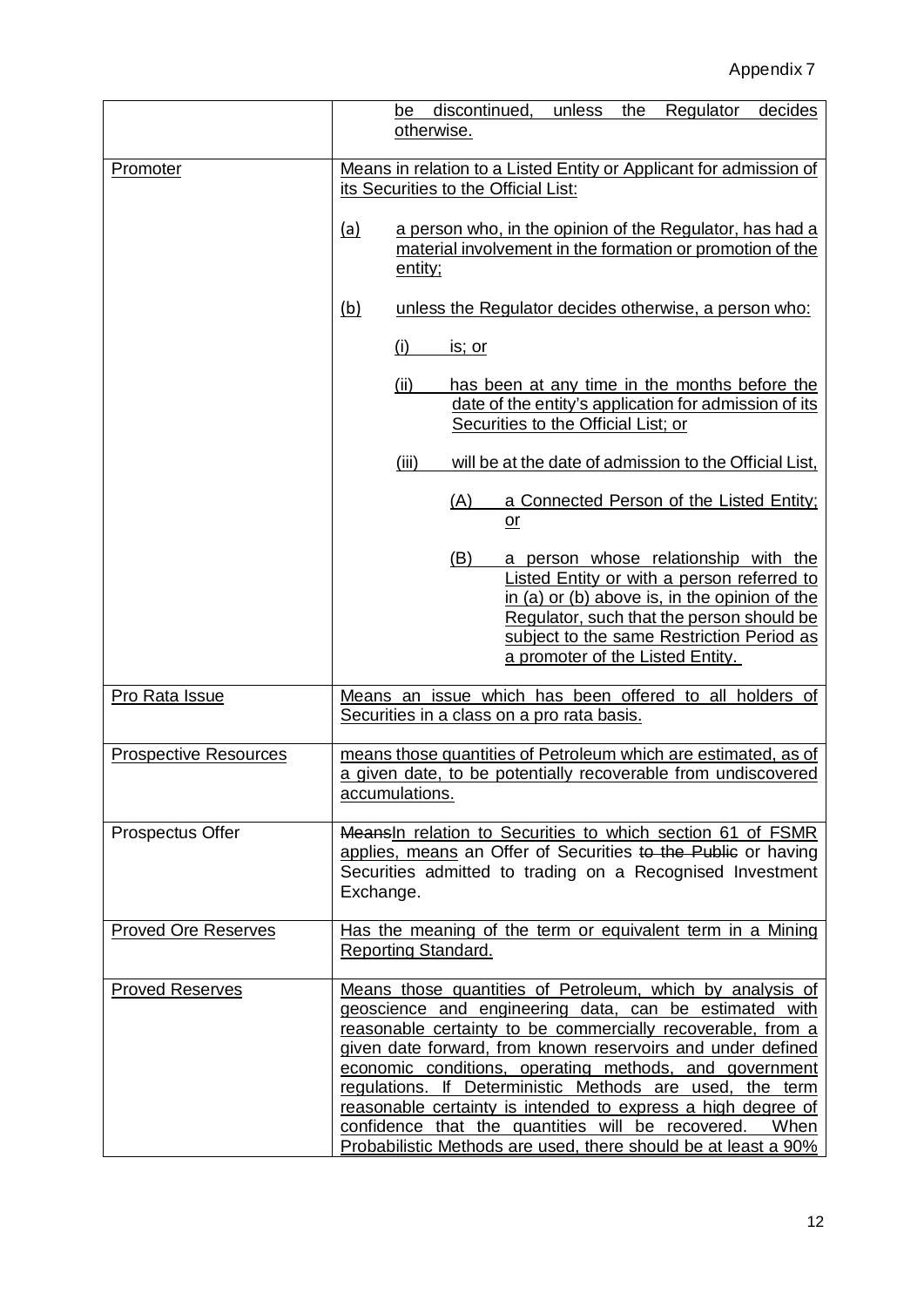|                                           | probability that the quantities actually recovered equal or<br>exceed the estimate.                                                                                                                  |
|-------------------------------------------|------------------------------------------------------------------------------------------------------------------------------------------------------------------------------------------------------|
| Reference Point                           | Means a defined location within a Petroleum Extraction and<br>processing operation where quantities of produced product are<br>measured under defined conditions prior to custody transfer.          |
| Regulator                                 | Means the ADGM financial services regulator Financial<br><b>Services Regulatory Authority.</b>                                                                                                       |
| <b>Regulatory Returns</b>                 | Means all documents and information required to be filed with<br>or delivered to the Regulator in accordance with the FSMR or<br>the Rulebooks.                                                      |
| Remote Investment<br>Exchange             | Means an investment exchange or multilateral trading facility<br>operating outside the ADGM which has been granted a<br>Recognition Order in accordance with section 127(2)(a) of<br>FSMR.           |
| <b>Remote Recognition</b><br>Requirements | Means the requirements set out in MIR 7.32.2 in relation to the<br>granting of a Recognition Order under section 127 of the FSMR<br>to a Remote Body.                                                |
| <b>Restricted Securities</b>              | <b>Means Securities:</b>                                                                                                                                                                             |
|                                           | issued in the circumstances set out in APP 7 of MKT; or<br>(a)                                                                                                                                       |
|                                           | (b)<br>that, in the opinion of the Regulator, should be treated<br>as Restricted Securities.                                                                                                         |
| <b>Restriction Agreement</b>              | Means an agreement in the form set out in MKT Form 9-1.                                                                                                                                              |
| <b>Restriction Period</b>                 | Means the specified time during which Restricted Securities are<br>subject to a Restriction Agreement and cannot be disposed of<br>by the Security Holder and/or Controller.                         |
| <b>Retail Debenture or Sukuk</b>          | Means any Debenture or Sukuk with an Offer allowing for a<br>denomination of US\$100,000 or less, not including when the<br>Offer of such Securities is only made by way of an Exempt Offer.         |
| <b>RMC</b>                                | Means the Rules of Market Conduct module of the Rulebook.                                                                                                                                            |
| <b>Reverse Takeover</b>                   | Means a Takeover where a Listed Entity is proposing to acquire<br>Securities over another body and the aggregate number of<br>Equity Securities issued or to be issued by the Listed Entity:         |
|                                           | under the Takeover; and/or<br>(a)                                                                                                                                                                    |
|                                           | to fund the cash consideration payable under the<br>(b)<br>Takeover,                                                                                                                                 |
|                                           | is equal to or greater than the number of fully paid Ordinary<br>Securities on issue in the Listed Entity at the date of disclosure<br>of the Takeover. Separate issues may be aggregated if, in the |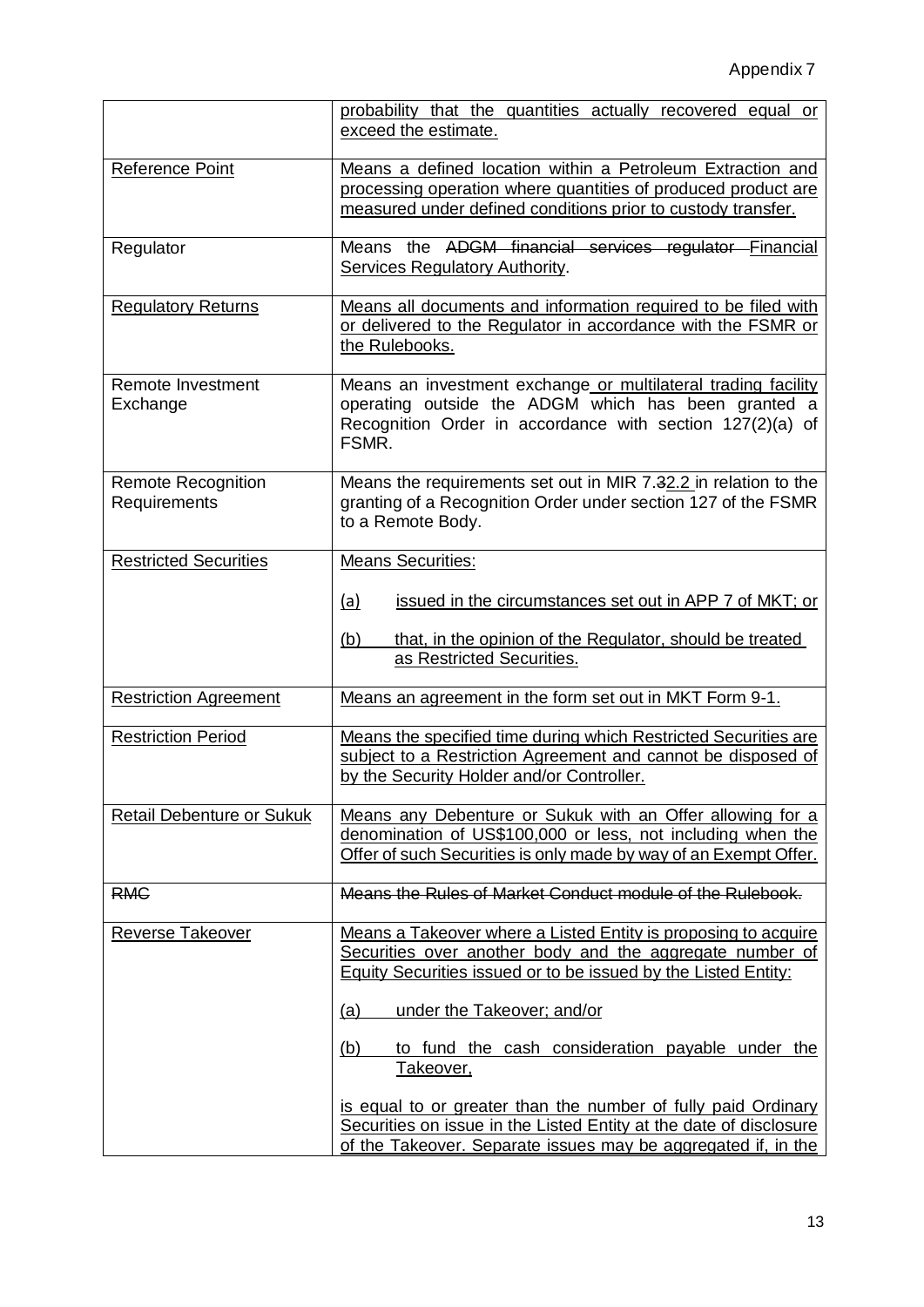|                               | transaction.    | opinion of the Regulator, they form part of the same commercial                                                                                                                                                                                                                         |
|-------------------------------|-----------------|-----------------------------------------------------------------------------------------------------------------------------------------------------------------------------------------------------------------------------------------------------------------------------------------|
| Rulebook                      |                 | Means the ADGM financial services regulation rulebook<br>incorporating GEN, PRU, PIN, MIR, AML, RMC, MKT, COBS,<br>FUNDS, CIB, IFR and FEES.                                                                                                                                            |
| <b>SAMREC Code</b>            |                 | Means the South African Code for the Reporting of Exploration<br>Results, Mineral Resources and Mineral Reserves (the<br>SAMREC Code), 2016, and available as specified at:<br>www.samcode.co.za.                                                                                       |
| <b>SAMVAL Code</b>            |                 | Means the South African Code for Reporting of the Mineral<br>Asset Valuation (the SAMVAL Code), 2016, and available as<br>specified at: www.samcode.co.za.                                                                                                                              |
| <b>Scoping Study</b>          |                 | Has the meaning of the term or equivalent terms in a Mining<br>Reporting Standard.                                                                                                                                                                                                      |
| <b>SEC</b>                    |                 | Means the Securities and Exchange Commission (SEC) of the<br>United States of America.                                                                                                                                                                                                  |
| <b>Security Holder</b>        |                 | Means a holder of Securities in a Listed Entity.                                                                                                                                                                                                                                        |
| <b>Security Purchase Plan</b> |                 | Means a program that enables individual investors to purchase<br>a Listed Entity's Equity Securities direct from the Listed Entity.                                                                                                                                                     |
| Segregated Client             |                 | Means, in relation to COBS,:                                                                                                                                                                                                                                                            |
|                               | (a)             | a Client whose money is treated by an Authorised<br>Person as Client Money-; or                                                                                                                                                                                                         |
|                               | (b)             | a Payment Service User whose money is treated by an<br>Authorised Person as Relevant Money.                                                                                                                                                                                             |
| Share                         | In relation to: |                                                                                                                                                                                                                                                                                         |
|                               | (a)             | GEN 8.8, means:                                                                                                                                                                                                                                                                         |
|                               | (i)             | in the case of an Authorised Person, or a Holding<br>Company of an Authorised Person, which has a<br>share capital, its allotted shares;                                                                                                                                                |
|                               | (ii)            | in the case of an Authorised Person, or a Holding<br>Company of an Authorised Person, with capital<br>but no share capital, rights to a share in its<br>capital; and                                                                                                                    |
|                               | (iii)           | in the case of an Authorised Person, or a Holding<br>Company of an Authorised Person, without<br>capital, any interest conferring a right to share in<br>its profits or losses or any obligation to contribute<br>to a share of its debt or expenses in the event of<br>its winding up; |
|                               | (b)             | COBS, means:                                                                                                                                                                                                                                                                            |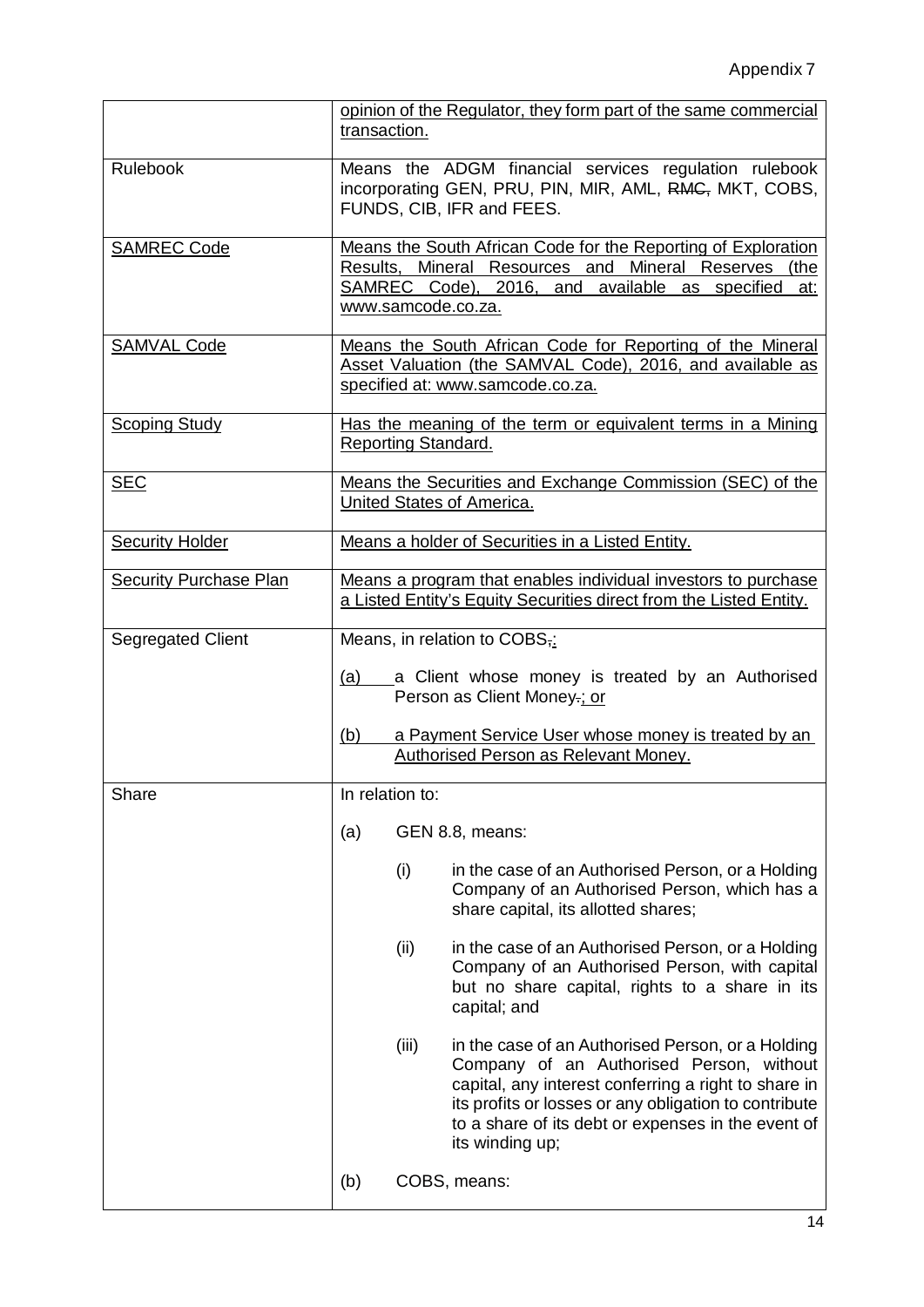|                                           | (i)                 |                                                           | in relation to a Authorised Person or Recognised<br>Body or a Holding Company of an Authorised<br>Person or Recognised Body with share capital,<br>allotted shares;                                                                                                                                                                                  |  |  |
|-------------------------------------------|---------------------|-----------------------------------------------------------|------------------------------------------------------------------------------------------------------------------------------------------------------------------------------------------------------------------------------------------------------------------------------------------------------------------------------------------------------|--|--|
|                                           | (ii)                | ın                                                        | Authorised<br>relation<br>to<br>Person<br>an<br>or<br>Recognised Body or a Holding Company of an<br>Authorised Person or Recognised Body with<br>capital but no share capital, rights to a portion of<br>the capital of an Authorised Person or a<br>Recognised Body or a Holding Company of an<br>Authorised Person or a Recognised Body; or        |  |  |
|                                           | (iii)               |                                                           | in relation to an Authorised Person or a<br>Recognised Body or a Holding Company of an<br>Authorised Person or Recognised Body without<br>capital interests:                                                                                                                                                                                         |  |  |
|                                           |                     | (A)                                                       | conferring any right to share in the profits,<br>or liability to contribute to the losses, of an<br>Authorised Person or Recognised Body<br>or a Holding Company of an Authorised<br>Person or Recognised Body; or                                                                                                                                   |  |  |
|                                           |                     | (B)                                                       | giving rise to any obligation to contribute<br>to the debt or expenses of an Authorised<br>Person or Recognised Body or a Holding<br>Company of an Authorised Person or<br>Recognised Body in the event of a<br>winding up of the Authorised Person or<br>Recognised Body or a Holding Company<br>of an Authorised Person or Recognised<br>Body; and |  |  |
|                                           | (c)                 |                                                           | FEES and MKT, has the meaning given in paragraph 87<br>of Schedule 1 of FSMR.                                                                                                                                                                                                                                                                        |  |  |
| <b>Skilled Person</b>                     | Body.               |                                                           | Means <del>, in relation to GEN 8.12,</del> a Person nominated or<br>approved by the Regulator to make a report at the request of the<br>Regulator on behalf of an Authorised Person or Recognised                                                                                                                                                   |  |  |
| <b>Specified Benchmark</b>                |                     |                                                           | Means a Benchmark specified by the Regulator as a Specified<br>Benchmark pursuant to COBS 21.2.1.                                                                                                                                                                                                                                                    |  |  |
| <b>Spot Commodity</b>                     |                     |                                                           | Has the meaning given in section 258 of FSMR.                                                                                                                                                                                                                                                                                                        |  |  |
| <b>Spot Commodity Auction</b><br>Platform | operated by:        | A platform to carry out Accepted Spot Commodity auctions, |                                                                                                                                                                                                                                                                                                                                                      |  |  |
|                                           | (a)<br>auctions; or |                                                           | a Recognised Body whose Recognition Order includes<br>a stipulation to carry out Accepted Spot Commodity                                                                                                                                                                                                                                             |  |  |
|                                           | (b)                 |                                                           | An Authorised Person that is permitted to carry on the<br>Regulated Activity of Operating a Multilateral Trading                                                                                                                                                                                                                                     |  |  |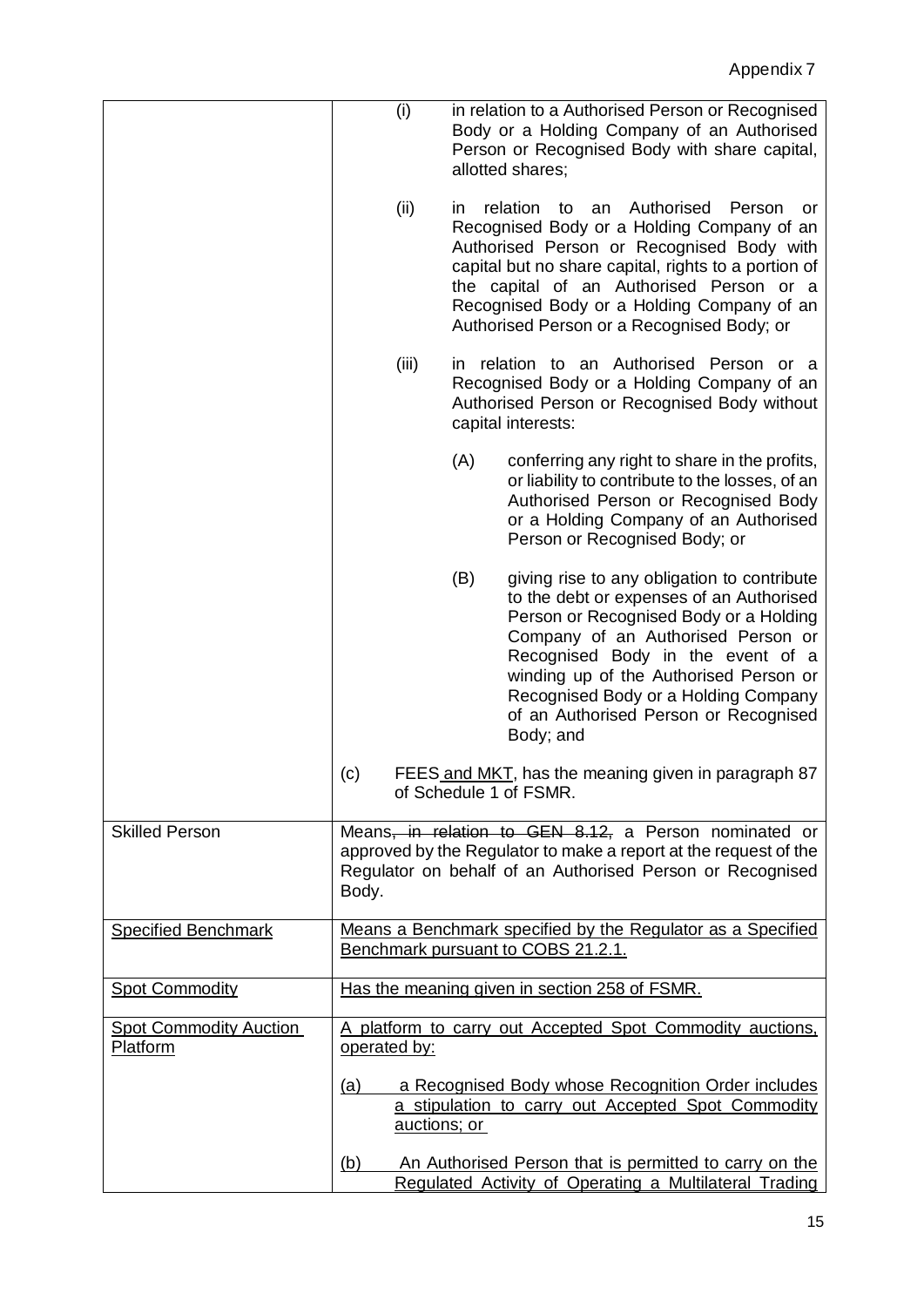|                                | Facility or Operating an Organised Trading Facility, and<br>who has obtained permission from the Regulator to carry<br>out Accepted Spot Commodity auctions.                                                                                                       |  |  |
|--------------------------------|--------------------------------------------------------------------------------------------------------------------------------------------------------------------------------------------------------------------------------------------------------------------|--|--|
| <b>Spot Commodity Title</b>    | An instrument that confers on the holder a right entitling the<br>holder to hold, acquire, or transfer, an Accepted Spot<br>Commodity.                                                                                                                             |  |  |
| <b>Stabilisation Agent</b>     | A Person appointed by the Stabilisation Manager under MKT<br>Rule 6.2.14 to assist him in conducting Price Stabilisation.                                                                                                                                          |  |  |
| <b>Stabilisation Manager</b>   | A Person appointed by an Issuer of Shares under MKT Rule<br>6.2.13 to conduct Price Stabilisation.                                                                                                                                                                 |  |  |
| <b>Stabilisation Window</b>    | The period of time specified in MKT Rule-6.2.8 during which<br>Price Stabilisation may occur.                                                                                                                                                                      |  |  |
| <b>Summary of Reserves and</b> | Means for a:                                                                                                                                                                                                                                                       |  |  |
| <b>Resources</b>               | Mining Reporting Entity, the summary of Mineral<br>(a)<br>Resources and Ore Reserves to be disclosed in<br>accordance with MKT 11.11.1; and                                                                                                                        |  |  |
|                                | Petroleum Reporting Entity, the summary of Petroleum<br>(b)<br>Resources to be disclosed in accordance with MKT<br>12.14.1.                                                                                                                                        |  |  |
| <b>Takaful Operator</b>        | Means the entity that manages the Takaful activities of the<br>Takaful Fund and invests the fund's assets in accordance with<br>Shari'a.                                                                                                                           |  |  |
| <b>Technical Study</b>         | Study, Preliminary Feasibility Study or<br>Means a Scoping<br><b>Feasibility Study.</b>                                                                                                                                                                            |  |  |
| <b>Trading Halt</b>            | Has the meaning given to it in MKT 7.8.                                                                                                                                                                                                                            |  |  |
| <b>Trading Information</b>     | Means information of the following kinds relating to pending<br>orders in relation to a Financial Instrument, Accepted Virtual<br><b>Asset, Accepted Spot Commodity or Related Investment:</b>                                                                     |  |  |
|                                | (a)<br>that Financial Instruments, Accepted Virtual Assets,<br>Accepted Spot Commodities of a particular kind have<br>been or are to be acquired or disposed of, or that their<br>acquisition or disposal is under consideration or the<br>subject of negotiation; |  |  |
|                                | that Financial Instruments, Accepted Virtual Assets,<br>(b)<br>Accepted Spot Commodities of a particular kind have not<br>been or are not to be acquired or disposed of;                                                                                           |  |  |
|                                | the quantity of Financial Instruments, Accepted Virtual<br>(c)<br>Assets, Accepted Spot Commodities acquired or<br>disposed of or whose acquisition or disposal is under<br>consideration or the subject of negotiation;                                           |  |  |
|                                | (d)<br>the price (or range of prices) at which Financial<br>Instruments, Accepted Virtual Assets, Accepted Spot                                                                                                                                                    |  |  |